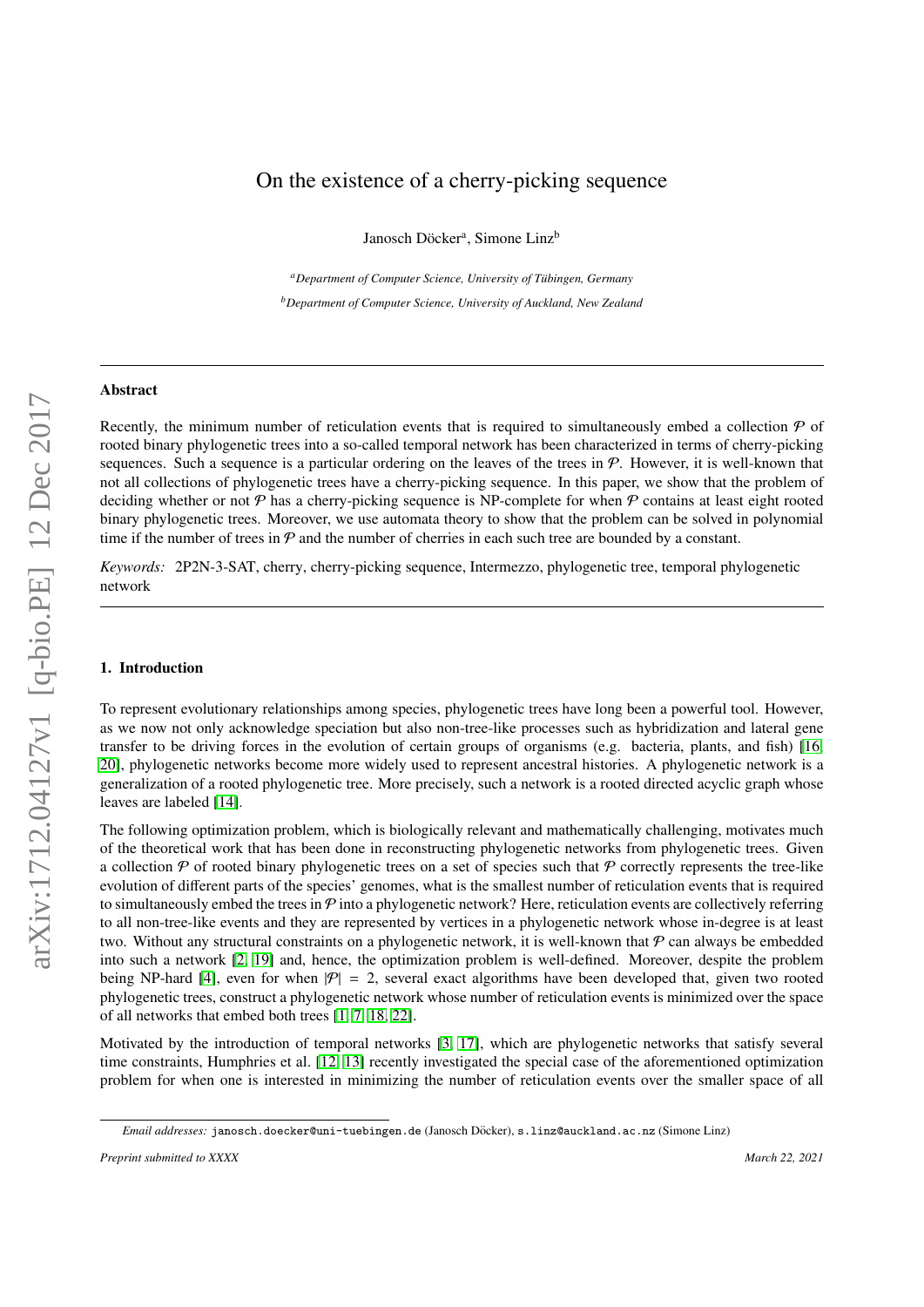temporal networks that embed a given collection of rooted binary phylogenetic trees. More precisely, in the context of their two papers, the authors considered *temporal networks* to be phylogenetic networks that satisfy the following three constraints:

- (1) speciation events occur successively,
- (2) reticulation events occur instantaneously, and
- (3) each non-leaf vertex has a child whose in-degree is one.

The second constraint implies that the three species that are involved in a reticulation event, i.e. the new species resulting from this event and its two distinct parents, must coexist in time. Moreover, a phylogenetic network that satisfies the third constraint (but not necessarily the first two constraints) is referred to as a *tree-child* network in the literature [\[6\]](#page-16-14). Intuitively, if a phylogenetic network  $N$  is temporal, then one can assign a time stamp to each of its vertices such that the following holds for each edge  $(u, v)$  in  $N$ . If  $v$  is a reticulation, then the time stamp assigned to  $u$  is the same as the time stamp assigned to  $v$ . Otherwise, the time stamp assigned to  $v$  is strictly greater than that assigned to *u*. Baroni et al. [\[3\]](#page-16-10) showed that it can be checked in polynomial time whether or not a given phylogenetic network satisfies the first two constraints.

Humphries et al. [\[12\]](#page-16-12) have established a new characterization to compute the minimum number of reticulation events that is needed to simultaneously embed an arbitrarily large collection  $P$  of rooted binary phylogenetic trees into a temporal network. This characterization, which is formally defined in Section [2,](#page-1-0) is in terms of *cherries*, and the existence of a particular type of sequence on the leaves of the trees, called a *cherry-picking sequence*. It was shown that such a sequence for P exists if and only if the trees in P can simultaneously be embedded into a temporal network [\[12,](#page-16-12) Theorem 1]. Moreover, a cherry-picking sequence for  $P$  can be exploited further to compute the minimum number of reticulation events that is needed over all temporal networks. Importantly, not every collection  $P$  is guaranteed to have a solution, i.e. there may be no cherry-picking sequence for  $P$  and, hence no temporal network that embeds all trees in  $P$ . It was left as an open problem by Humphries et al. [\[12\]](#page-16-12) to analyze the computational complexity of deciding whether or not  $P$  has a cherry-picking sequence for when  $|P| = 2$ .

In this paper, we make progress towards this question and show that it is NP-complete to decide if  $P$  has a cherrypicking sequence for when  $|\mathcal{P}| \geq 8$ . Translated into the language of phylogenetic networks, this result directly implies that it is computationally hard to decide if a collection of at least eight rooted binary phylogenetic trees can simultaneously be embedded into a temporal network. To establish our result, we use a reduction from a variant of the INTERMEZZO problem [\[9\]](#page-16-15). On a more positive note, we show that deciding if  $P$  has a cherry-picking sequence can be done in polynomial time if the number of trees and the number of cherries in each such tree are bounded by a constant. To this end, we explore connections between phylogenetic trees and automata theory and show how the problem at hand can be solved by using a deterministic finite automaton.

The remainder of the paper is organized as follows. The next section contains notation and terminology that is used throughout the paper. Section [3](#page-2-0) establishes NP-completeness of a variant of the Intermezzo problem which is then, in turn, used in Section [4](#page-5-0) to show that it is NP-complete to decide if  $\mathcal{P}$  has a cherry-picking sequence for when  $|\mathcal{P}| \geq 8$ . In Section [5,](#page-8-0) we show that deciding if  $P$  has a cherry-picking sequence is polynomial-time solvable if the number of cherries in each tree and the size of  $P$  are bounded by a constant. We finish the paper with some concluding remarks in Section [6.](#page-15-0)

# <span id="page-1-0"></span>2. Preliminaries

This section provides notation and terminology that is used in the subsequent sections. Throughout this paper, *X* denotes a finite set.

**Phylogenetic trees.** A *rooted binary phylogenetic X-tree*  $\mathcal{T}$  is a rooted tree with leaf set *X* and, apart from the root which has degree two, all interior vertices have degree three. Furthermore, a pair of leaves  $\{a, b\}$  of  $\mathcal T$  is called a *cherry* if *a* and *b* are leaves that are adjacent to a common vertex. Note that every rooted binary phylogenetic tree has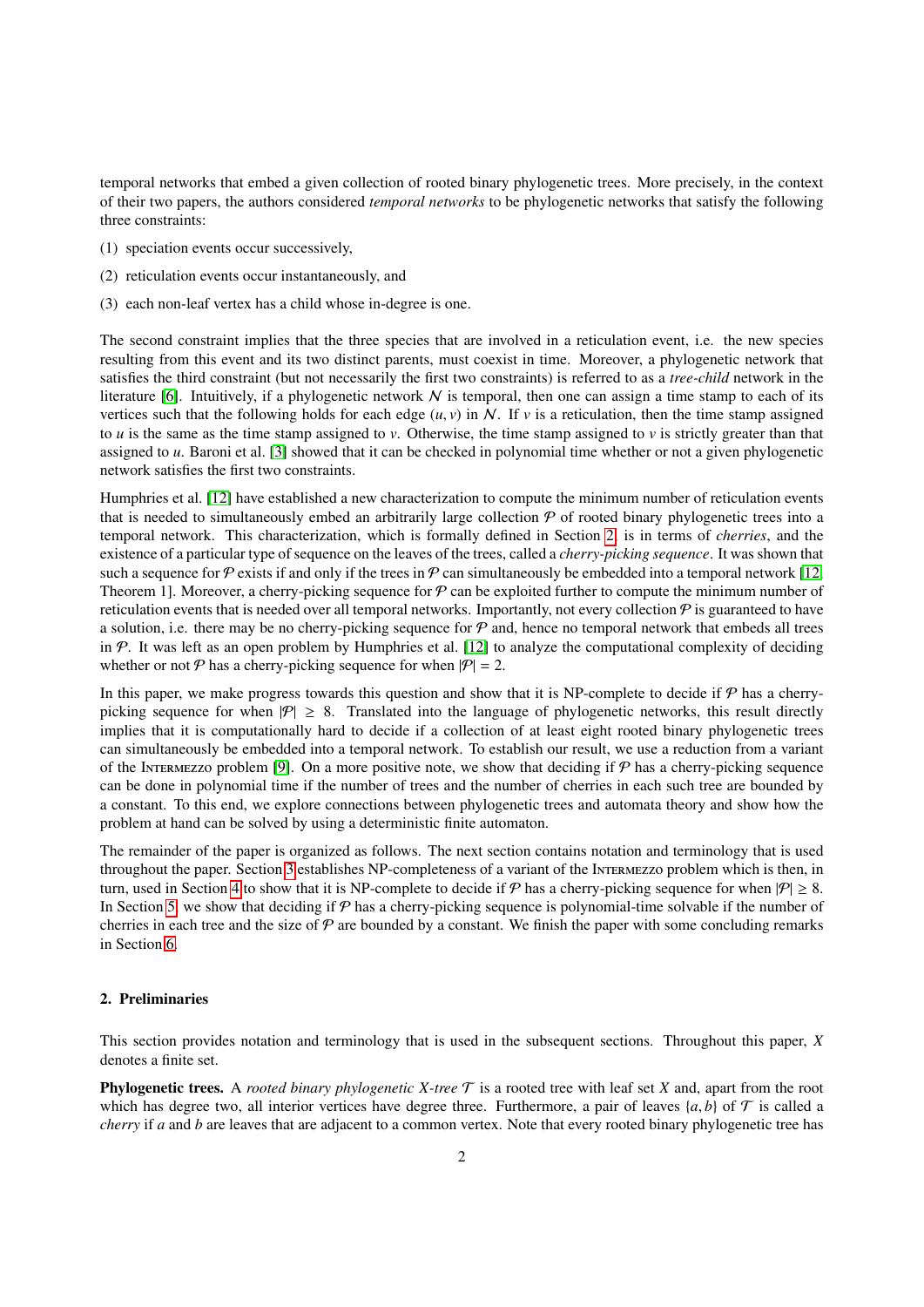at least one cherry. We denote by  $c_{\tau}$  the number of cherries in T. We now turn to a rooted binary phylogenetic tree with exactly one cherry. More precisely, we call  $\mathcal T$  a *caterpillar* if  $|X| = n \geq 2$  and the elements in *X* can be ordered, say  $x_1, x_2, \ldots, x_n$ , so that  $\{x_1, x_2\}$  is a cherry and, if  $p_i$  denotes the parent of  $x_i$ , then, for all  $i \in \{3, 4, \ldots, n\}$ , we have  $\{n, n_i, j\}$  as an edge in  $\mathcal{T}$  in which case we denote the caternillar by  $(x,$  $(p_i, p_{i-1})$  as an edge in  $\mathcal{T}$ , in which case we denote the caterpillar by  $(x_1, x_2, \ldots, x_n)$ . To illustrate, Figure [1](#page-5-1) shows the caterpillar  $(D, D_2, \ldots, D_{k-1})$  with cherry  $(D, D_3)$ . Two rooted binary phylogenetic *X*-tr caterpillar  $(D_1, D_2, \ldots, D_{|A'|})$  with cherry  $\{D_1, D_2\}$ . Two rooted binary phylogenetic *X*-trees  $\mathcal T$  and  $\mathcal T'$  are said to be *isomorphic* if the identity man on *X* induces a graph isomorphism on the underlying *isomorphic* if the identity map on *X* induces a graph isomorphism on the underlying trees.

**Subtrees.** Now, let  $\mathcal{T}$  be a rooted binary phylogenetic *X*-tree, and let  $X' = \{x_1, x_2, \ldots, x_k\}$  be a subset of *X*. The minimal rooted subtree of  $\mathcal{T}$  that connects all vertices in *X'* is denoted by  $\mathcal{T}(X')$ . minimal rooted subtree of  $T$  that connects all vertices in X' is denoted by  $T(X')$ . Furthermore, the rooted binary phylogenetic tree obtained from  $T(X')$  by contracting all non-root degree-2 vertices is the *restriction of*  $T$  *to*  $X'$ and is denoted by  $\mathcal{T} | X'$ . We also write  $\mathcal{T} [-x_1, x_2, \ldots, x_k]$  or  $\mathcal{T} [-X']$  for short to denote  $\mathcal{T} | (X - X')$ . For a set<br> $\mathcal{P} - \mathcal{T}$ ,  $\mathcal{T}$ , of rooted binary phylogenetic X-trees we write  $\mathcal{P} | X'$  (resp.  $\math$  $\mathcal{P} = \{\mathcal{T}_1, \mathcal{T}_2, \dots, \mathcal{T}_m\}$  of rooted binary phylogenetic *X*-trees, we write  $\mathcal{P}|X'$  (resp.  $\mathcal{P}[-X']$ ) when referring to the set  $\mathcal{F}[\mathcal{T}_1 | X' \mathcal{T}_2 | Y' \mathcal{T}_3 | Y' \mathcal{T}_4 | X_1]$  (resp.  $\mathcal{F}[T_1 | X' \mathcal{T}_2 | Y' \math$ set  $\{\mathcal{T}_1 | X', \mathcal{T}_2 | X', \dots, \mathcal{T}_m | X'\}$  (resp.  $\{\mathcal{T}_1[-X'], \mathcal{T}_2[-X'], \dots, \mathcal{T}_m[-X']\})$ ). Lastly, a rooted binary phylogenetic tree is need at in  $\mathcal{T}$  if it can be detached from  $\mathcal{T}$  by deleting a single edge *pendant* in  $T$  if it can be detached from  $T$  by deleting a single edge.

**Cherry-picking sequences.** Let  $\mathcal{P}$  be a set of rooted binary phylogenetic *X*-trees with  $|X| = n$ . We say that an ordering of the elements in *X*, say  $(x_1, x_2, \ldots, x_n)$ , is a *cherry-picking sequence* for  $P$  precisely if each  $x_i$  with  $i \in \{1, 2, \ldots, n-1\}$ labels a leaf of a cherry in each tree that is contained in  $\mathcal{P}[-x_1, x_2, \ldots, x_{i-1}]$ . Clearly, if  $|\mathcal{P}| = 1$ , then  $\mathcal P$  has a cherrypicking sequence. However, if  $|\mathcal{P}| > 1$ , then  $\mathcal P$  may or may not have a cherry-picking sequence.

We now formally state the decision problem that this paper is centered around.

CPS-Existence

**Instance.** A collection  $P$  of rooted binary phylogenetic *X*-trees. **Question.** Does there exist a cherry-picking sequence for  $P$ ?

The significance of CPS-Existence is the problem's equivalence to the question whether or not all trees in  $\mathcal P$  can simultaneously be embedded into a rooted phylogenetic network that satisfies the three temporal constraints as alluded to in the introduction.

Automata and languages. Let Σ be an alphabet. A *language* L is a subset of all possible strings (also called *words*) whose symbols are in Σ. More precisely, L is a subset of Σ ∗ , where the operator ∗ is the Kleene star. A *deterministic finite automaton* (or short *automaton*) is a tuple  $\mathcal{A} = (Q, \Sigma, \delta, q_{\text{ini}}, F)$ , where

- (i) *Q* is a finite set of states,
- (ii)  $\Sigma$  is a finite alphabet,
- (iii)  $\delta$ :  $Q \times \Sigma \rightarrow Q$  is a transition relation,
- (iv) *q*ini is the initial state, and
- (v)  $F \subseteq Q$  are final states.

A given automaton  $\mathcal A$  *accepts* a word  $w = a_1 a_2 \dots a_n$  if and only if  $\mathcal A$  is in a final state after having read all symbols from left to right, i.e.

$$
\delta(\ldots \delta(\delta(q_{\rm ini},a_1),a_2),\ldots a_n)\in F.
$$

The language  $\mathcal{L}(\mathcal{A}) \subseteq \Sigma^*$  that is *recognized* by  $\mathcal{A}$  is defined as the set of words that  $\mathcal{A}$  accepts. For the automata constructed in this paper, we have  $|F| = 1$  and  $\delta$  being a total function that maps each pair of a state in O and a symbol in Σ to a state in *Q*. For a detailed introduction to automata theory and languages, see the book by Hopcroft and Ullman [\[11\]](#page-16-16).

#### <span id="page-2-0"></span>3. A variant of the INTERMEZZO problem

In this section, we establish NP-completeness of a variant of the ordering problem INTERMEZZO. Let *A* be a finite set, and let O be an ordering on the elements in A. For two elements *a* and *b* in A, we write  $a < b$  precisely if *a* precedes *b*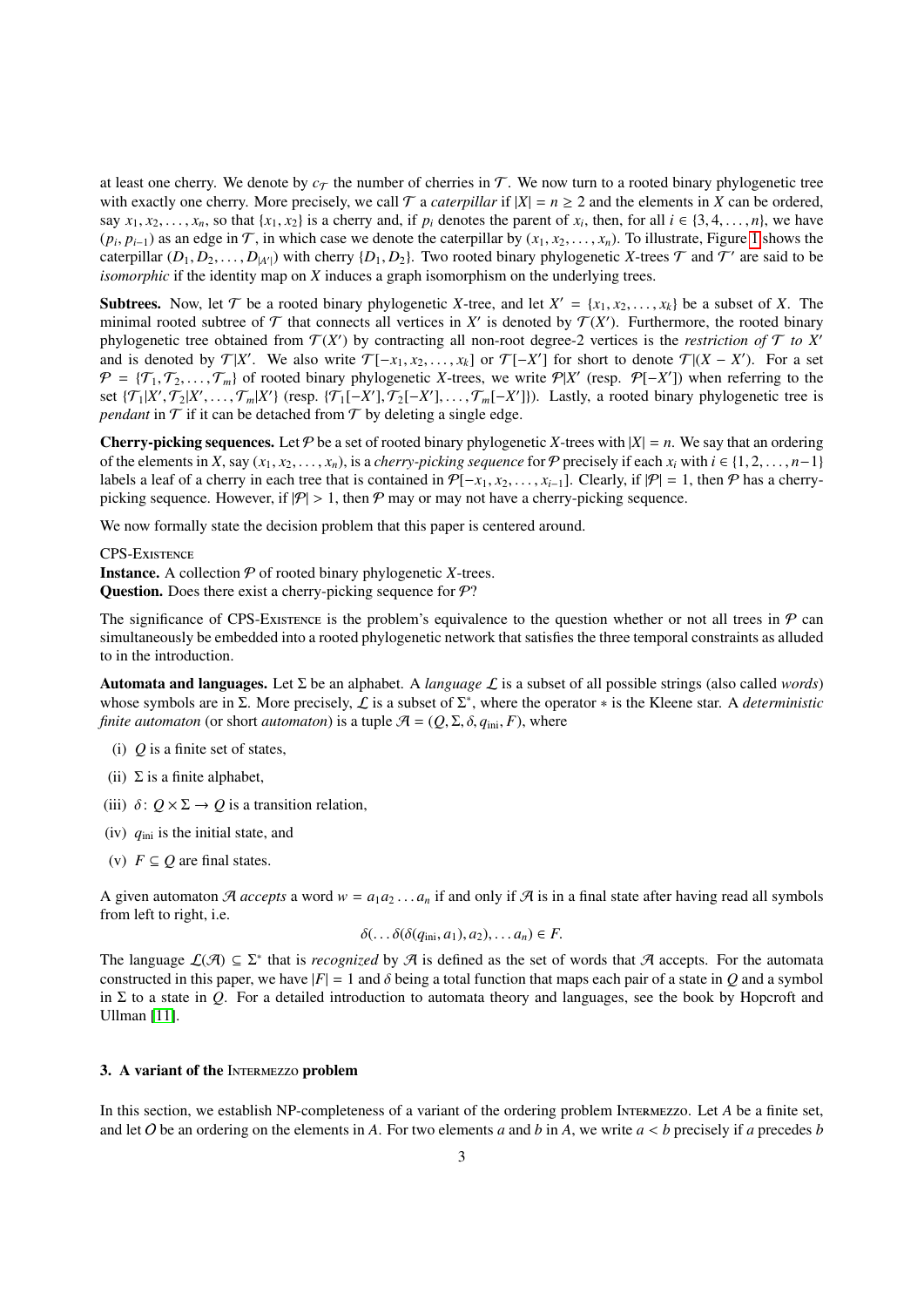in O. With this notation in hand, we now formally state Intermezzo which was shown to be NP-complete via reduction from 3-SAT [\[9,](#page-16-15) Lemma 1].

#### **INTERMEZZO**

Instance. A finite set *A*, a collection *B* of pairs from *A*, and a collection *C* of pairwise-disjoint triples of distinct elements in *A*.

Question. Does there exist a total linear ordering on the elements in *A* such that  $a_i < a_j$  for each  $(a_i, a_j)$  in *B*, and  $a_i < a_j < a_j < a_j$  for each  $(a_i, a_j)$  in *B*  $a_i < a_j < a_k$  or  $a_j < a_k < a_i$  for each  $(a_i, a_j, a_k)$  in *C*?

Example. Consider the following instance of Intermezzo with three pairs and two disjoint triples (when viewed as sets):

$$
A = \{a_1, a_2, a_3, a_4, a_5, a_6\},
$$
  
\n
$$
B = \{(a_1, a_6), (a_4, a_1), (a_4, a_3)\},
$$
  
\n
$$
C = \{(a_1, a_2, a_3), (a_4, a_5, a_6)\}.
$$

A total linear ordering on the elements in *A* that satisfies all constraints defined by *B* and *C* is

$$
O=(a_2, a_4, a_3, a_1, a_5, a_6).
$$

While each element  $a_i \in A$  can appear an unbounded number of times in the input of a given INTERMEZZO instance, this number is bounded from above by *N* in the following INTERMEZZO variant.

## *N*-Disjoint-Intermezzo

**Instance.** A finite set *A*, collections  $B_1, B_2, \ldots, B_N$  of pairs from *A*, and collections  $C_1, C_2, \ldots, C_N$  of triples of distinct elements in *A* such that, for each  $\ell \in \{1, 2, ..., N\}$ , the elements in  $B_\ell \cup C_\ell$  are pairwise disjoint. Question. Does there exist a total linear ordering on the elements in *A* such that

$$
a_i < a_j \text{ for each } (a_i, a_j) \in \bigcup_{1 \le \ell \le N} B_\ell,
$$

and

$$
a_i < a_j < a_k \text{ or } a_j < a_k < a_i \text{ for each } (a_i, a_j, a_k) \in \bigcup_{1 \leq \ell \leq N} C_\ell?
$$

Let *I* be an instance of *N*-Disjoint-Intermezzo, and let *O* be an ordering on the elements of *A* that satisfies the two ordering constraints for each pair and triple in the statement of *N*-Disjoint-Intermezzo. We say that O is an *N*-Disjoint-Intermezzo *ordering* for *I*.

We next show that 4-DISJOINT-INTERMEZZO is NP-complete via reduction from the following restricted version of 3-SAT.

2P2N-3-SAT

Instance. A set *U* of variables, and a set *C* of clauses, where each clause is a disjunction of exactly three literals, such that each variable appears negated exactly twice and unnegated exactly twice in C. Question. Does there exist a truth assignment for *U* that satisfies each clause in *C*?

Berman et al. [\[5,](#page-16-17) Theorem 1] established NP-completeness for 2P2N-3-SAT.

#### <span id="page-3-0"></span>Theorem 3.1. 4-Disjoint-Intermezzo *is* NP*-complete.*

Proof. We show that the construction by Guttmann and Maucher [\[9,](#page-16-15) Lemma 1], that was used to show that Intermezzo is NP-complete via reduction from 3-SAT, yields an instance of 4-Disjoint-Intermezzo if we reduce from 2P2N-3-SAT.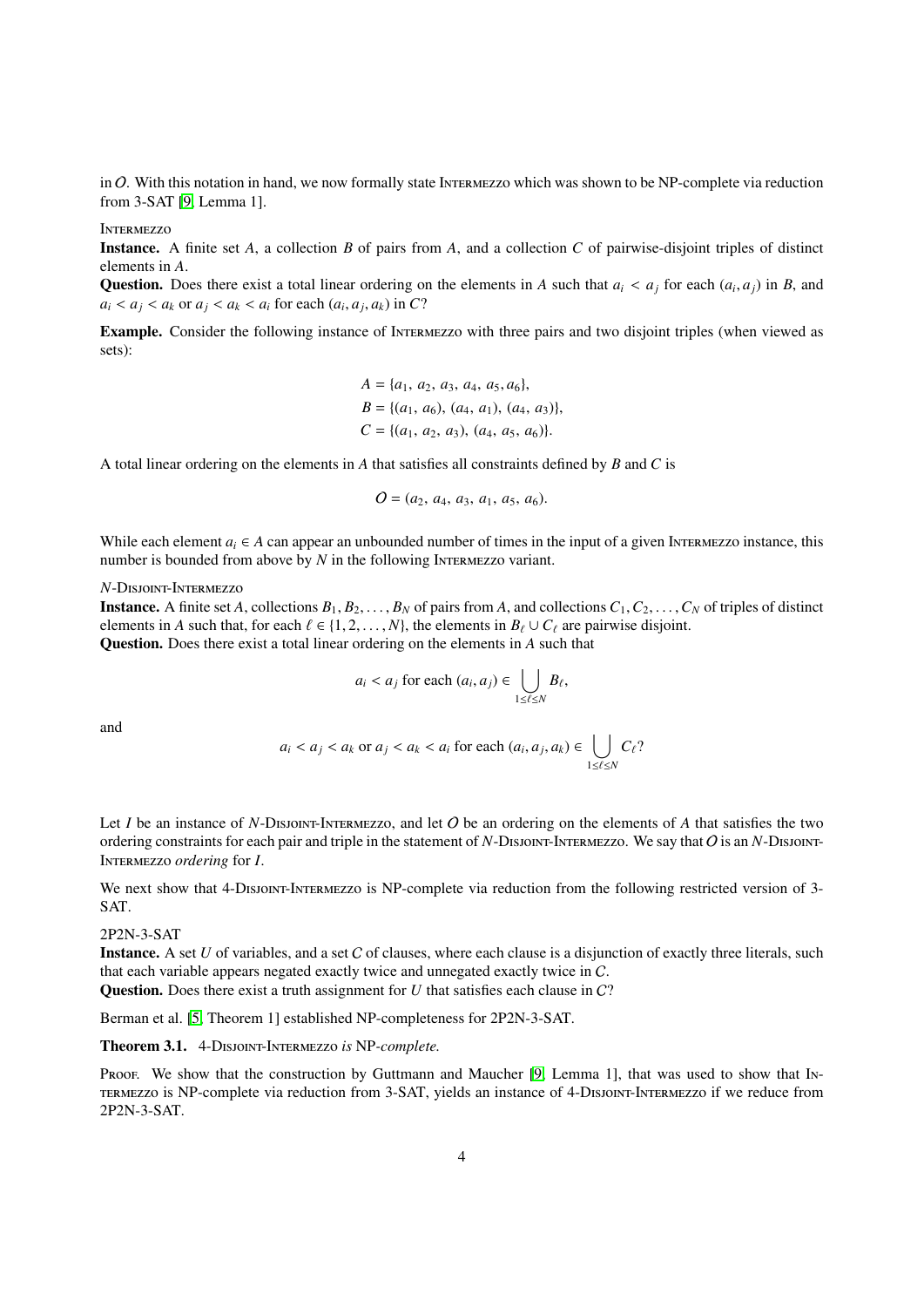Using the same notation as Guttmann and Maucher [\[9,](#page-16-15) Lemma 1], their construction is as follows. Let *I* be an instance of 2P2N-3-SAT that is given by a set of variables  $U = \{u_1, \ldots, u_n\}$  and a set of clauses

$$
C = \{(c_{1,1} \vee c_{1,2} \vee c_{1,3}), \ldots, (c_{m,1} \vee c_{m,2} \vee c_{m,3})\},\
$$

where each  $c_{i,j} \in \{u_1, \bar{u}_1, u_2, \bar{u}_2, \dots, u_n, \bar{u}_n\}$ . Furthermore, for  $a, b \in \mathbb{N}$ , let  $a \oplus b$  denote the number  $c \in \{1, 2, 3\}$  such that  $a + b \equiv c \pmod{3}$ . We define the following three sets:

$$
A = \{u_{k,l}, \bar{u}_{k,l} \mid 1 \le k \le n \land 1 \le l \le 3\} \cup
$$
  
\n
$$
\{c_{i,j}^l \mid 1 \le i \le m \land 1 \le j \le 3 \land 1 \le l \le 3\},
$$
  
\n
$$
B = \{(u_{k,1}, \bar{u}_{k,3}), (\bar{u}_{k,1}, u_{k,3}) \mid 1 \le k \le n\} \cup
$$
  
\n
$$
\{(c_{i,j,2}, c_{i,j}^1), (c_{i,j}^2, c_{i,j,1}) \mid 1 \le i \le m \land 1 \le j \le 3\} \cup
$$
  
\n
$$
\{(c_{i,j\oplus 1}^1, c_{i,j}^3) \mid 1 \le i \le m \land 1 \le j \le 3\},
$$
  
\n
$$
C = \{(u_{k,1}, u_{k,2}, u_{k,3}), (\bar{u}_{k,1}, \bar{u}_{k,2}, \bar{u}_{k,3}) \mid 1 \le k \le n\} \cup
$$
  
\n
$$
\{(c_{i,j}^1, c_{i,j}^2, c_{i,j}^3) \mid 1 \le i \le m \land 1 \le j \le 3\},
$$

where  $c_{i,j,l}$  is an abbreviation of  $u_{k,l}$  with  $u_k = c_{i,j}$ . By construction, the elements in *C* are pairwise-disjoint triples of distinct alomanta in *A* and so the three sets *A*. B and *C* form an instance of Lyrunus distinct elements in *A* and, so, the three sets *A*, *B*, and *C* form an instance of Intermezzo.

Now, we show how the pairs and triples in  $B \cup C$  can be partitioned into sets  $B_\ell \cup C_\ell$  with  $B_\ell \subseteq B$ ,  $C_\ell \subseteq C$ , and  $1 \le \ell \le 4$  such that the elements in  $B_\ell \cup C_\ell$  are pairwise disjoint. Recalling that *C* is a set of pairwise-disjoint triples, we start by setting  $B_1 = \emptyset$  and  $C_1 = C$ . Furthermore, we set

$$
B_2 = \{ (u_{k,1}, \bar{u}_{k,3}), (\bar{u}_{k,1}, u_{k,3}) \mid 1 \le k \le n \} \cup \{ (c^1_{i,j \oplus 1}, c^3_{i,j}) \mid 1 \le i \le m \land 1 \le j \le 3 \}
$$

and  $C_2 = \emptyset$ . By construction, it is easy to check that the pairs in  $B_2$  are pairwise disjoint. Lastly, consider the remaining pairs

$$
B \setminus B_2 = \{ (c_{i,j,2}, c_{i,j}^1), (c_{i,j}^2, c_{i,j,1}) \mid 1 \le i \le m \land 1 \le j \le 3 \}
$$

and observe that the only possibility for two pairs in  $B \setminus B_2$  to have a non-empty intersection is to have an element  $c_{i,i,l}$ with  $l \in \{1, 2\}$  in common. Now, since each  $c_{i,j,l}$  is equal to an element in

$$
U' = \{u_{k,l}, \bar{u}_{k,l} \mid 1 \le k \le n \land 1 \le l \le 3\},\
$$

and each element  $u_k$  appears exactly twice negated and twice unnegated in  $C$ , it follows that there is a partition of  $B \setminus B_2$  into  $B_3$  and  $B_4$  so that all pairs in the resulting two sets are pairwise disjoint. Setting  $C_3 = C_4 = \emptyset$  completes the construction of an instance of 4-Disjoint-Intermezzo. Noting that it is straightforward to compute the partition

$$
B \cup C = \bigcup_{1 \leq \ell \leq 4} (B_{\ell} \cup C_{\ell})
$$

in polynomial time and that we did not modify the construction described by Guttmann and Maucher [\[9,](#page-16-15) Lemma 1] itself, it follows from the same proof that *I* has a satisfying truth assignment if and only if  $\bigcup_{1 \leq \ell \leq 4} (B_\ell \cup C_\ell)$  has a  $\Omega$ 4-Disjoint-Intermezzo ordering.  $\Box$ 

Remark. By the construction of an instance of 4-Disjoint-Intermezzo in the proof of Theorem [3.1,](#page-3-0) we note that no pair or triple occurs twice and that, for each  $\ell \in \{1, 2, 3, 4\}$ , we have  $B_\ell \cup C_\ell \neq \emptyset$ . We will freely use these facts throughout the remainder of the paper.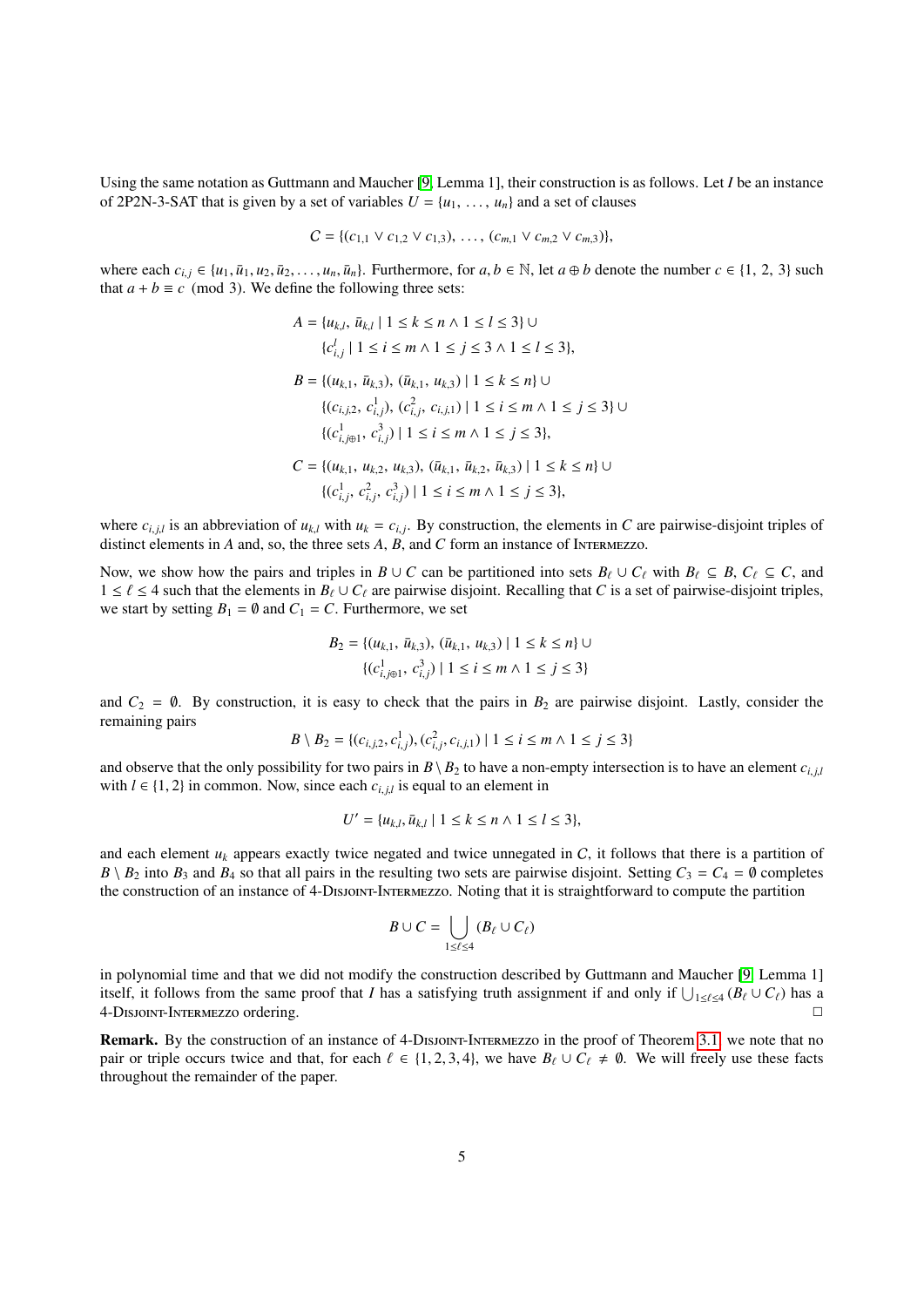

<span id="page-5-1"></span>Figure 1: A caterpillar on  $|A'|$  leaves and with cherry  $\{D_1, D_2\}$ .

# <span id="page-5-0"></span>4. Hardness of CPS-Existence

In this section, we show that the decision problem CPS-Existence is NP-complete for any collection of rooted binary phylogenetic trees on the same leaf set that consists of a constant number *m* of trees with  $m \geq 8$ . To establish the result, we use a reduction from 4-Disjoint-Intermezzo.

Let *I* be an instance of 4-Disjoint-Intermezzo. Using the same notation as in the definition of *N*-Disjoint-Intermezzo, let

$$
A' = A \cup \left\{ c_r^1, c_r^2, c_r^3, c_r^4 \mid c_r \in \bigcup_{1 \le \ell \le 4} C_\ell \right\},\
$$

and let  $D = \{d_1, d_2, \ldots, d_{|A'|}\}.$  For each  $\ell \in \{1, 2, 3, 4\}$ , we next construct two rooted binary phylogenetic trees. Let  $A_{\ell}$  be the subset of  $A'$  that precisely contains each element of  $A'$  that is neither conta  $A_\ell$  be the subset of *A*<sup> $\prime$ </sup> that precisely contains each element of *A*<sup> $\prime$ </sup> that is neither contained in an element of  $B_\ell$  nor contained in an element of

$$
C_{\ell} \cup \{c_r^1, c_r^2, \dots, c_r^4 \mid c_r \in C_{\ell}\}.
$$

Furthermore, let  $S_\ell$  and  $S'_\ell$  both be the caterpillar shown in Figure [1.](#page-5-1) Setting  $q = 1$ , let  $\mathcal{T}_\ell$  and  $\mathcal{T}'_\ell$  be the two rooted binary phylogenetic trees obtained from  $S_\ell$  and  $S'_\ell$  that result from the following four-step process.

- (i) For each  $(a_i, a_j) \in B_\ell$  in turn, replace the leaf  $D_q$  in  $S_\ell$  (resp.  $S'_\ell$ ) with the 3-taxon tree on the top left (resp. bottom left) in Figure 2 and increment *a* by one bottom left) in Figure [2](#page-6-0) and increment *q* by one.
- (ii) For each  $c_r \in C_\ell$  with  $c_r = (a_i, a_j, a_k)$  in turn, replace the leaf  $D_q$  in  $S_\ell$  (resp.  $S'_\ell$ ) with the 8-taxon tree on the top right (resp. bottom right) in Figure 2 and increment *a* by one top right (resp. bottom right) in Figure [2](#page-6-0) and increment *q* by one.
- (iii) For each  $a_i \in A_\ell$  in turn, replace the leaf  $D_q$  in  $S_\ell$  and  $S'_\ell$  with the cherry  $\{a_i, d_q\}$  and increment  $q$  by one.
- (iv) For each element in  $\{q, q+1, \ldots, |A'|\}$ , replace the leaf label  $D_q$  in  $S_\ell$  and  $S'_\ell$  with  $d_q$ .

We call  $\mathcal{P}_I = \{ \mathcal{T}_\ell, \mathcal{T}'_\ell \mid 1 \leq \ell \leq 4 \}$  the set of *intermezzo trees* associated with *I*. The next observation is an immediate consequence from the above construction and the fact that for each  $1 \leq \ell \leq 4$  consequence from the above construction and the fact that, for each  $1 \leq \ell \leq 4$ , the elements in  $B_\ell$  and  $C_\ell$  are pairwise disjoint disjoint.

Observation 4.1. *For an instance I of* 4-Disjoint-Intermezzo*, the set of intermezzo trees associated with I consists of eight pairwise non-isomorphic rooted binary phylogenetic trees whose set of leaves is A'* ∪ *D.* 

<span id="page-5-2"></span>We now establish the main result of this section.

**Theorem 4.2.** Let  $P = \{T_1, T_2, \ldots, T_m\}$  be a collection of rooted binary phylogenetic X-trees. CPS-Existence is NP*-complete for m* = 8*.*

Proof. Clearly, CPS-Existence for  $m = 8$  is in NP because, given an ordering O on the elements in X, we can decide in polynomial time if  $O$  is a cherry-picking sequence for  $P$ . Let *I* be an instance of 4-DISJOINT-INTERMEZZO, and let  $\mathcal{P}_I = \{ \mathcal{T}_\ell, \mathcal{T}'_\ell \mid 1 \leq \ell \leq 4 \}$  be the set of eight intermezzo trees that are associated with *I*. Note that each tree in  $\mathcal{P}_I$  can be constructed in polynomial time and has a size that is polynomial in [4 can be constructed in polynomial time and has a size that is polynomial in |*A*|. The remainder of the proof essentially consists of establishing the following claim.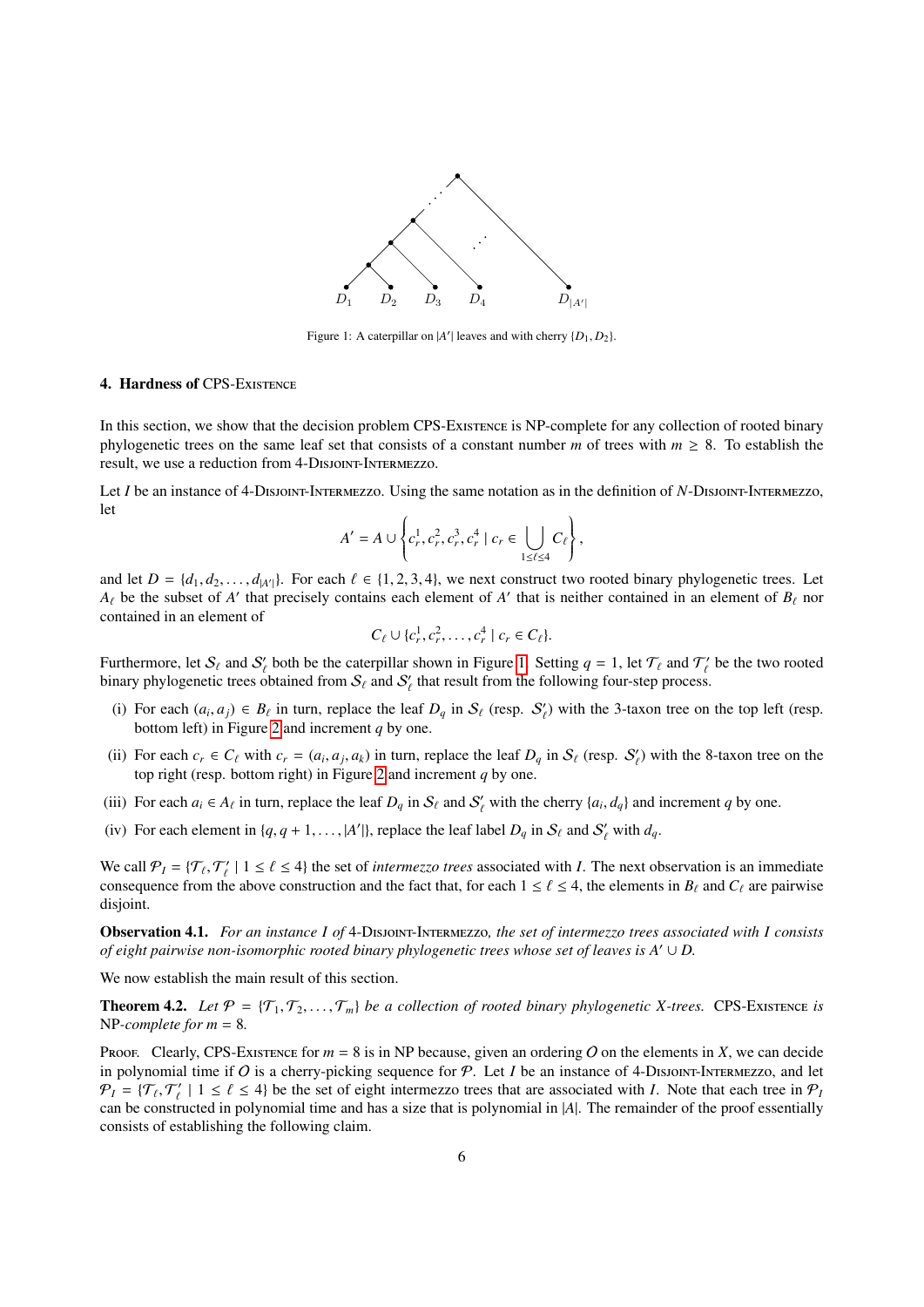

<span id="page-6-0"></span>Figure 2: Gadgets for a pair  $(a_i, a_j)$  (left) and gadgets for a triple  $(a_i, a_j, a_k)$  (right) that are used in the reduction from 4-Disjoint-Intermezzo to  $CPS$ -Existence CPS-Existence.

Claim. *I* is a 'yes'-instance of 4-Disjoint-Intermezzo if and only if  $\mathcal{P}_l$  has a cherry-picking sequence.

First, suppose that  $P_I$  has a cherry-picking sequence. Let O be a cherry-picking sequence for  $P_I$ , and let O' be the subsequence of  $O$  of length |A| that contains each element in  $A$ . We next show that  $O'$  is a 4-Disjoint-Intermezzo ordering for *I*. Let  $(a_i, a_j)$  be an element of some  $B_\ell$  with  $1 \leq \ell \leq 4$ , and let  $d_q$ , with  $q \in \{1, 2, \ldots, |A'|\}$ , be the unique leaf label of  $\mathcal{T}_{\ell}$  and  $\mathcal{T}'_{\ell}$  such that  $\{a_i, a_j, d_q\}$  is the leaf set of a pendant subtree of  $\mathcal{T}_{\ell}$  and  $\mathcal{T}'_{\ell}$ . By construction of  $\mathcal{T}_{\ell}$ <br>and  $\mathcal{T}'$  it is easily seen that devists and  $a_i \le a_i$  i and  $T'_\ell$ , it is easily seen that  $d_q$  exists and  $a_i < a_j$  in O. Hence,  $a_i < a_j$  in O'. Turning to the triples, let  $c_r = (a_i, a_j, a_k)$ <br>be an element of some  $C_\ell$  with  $1 \le \ell \le 4$  and let d, with  $a \in \{1, 2, \ldots, 14\}$  be the be an element of some  $C_{\ell}$  with  $1 \leq \ell \leq 4$ , and let  $d_q$ , with  $q \in \{1, 2, ..., |A'|\}$ , be the unique leaf label of  $\mathcal{T}_{\ell}$  and  $\mathcal{T}'_{\ell}$ <br>such that  $\{a_1, a_2, a_3, c_1, c_2, c_3, c_3, c_4, d_4\}$  is the leaf set of a pend such that  $\{a_i, a_j, a_k, c_r^1, c_r^2, c_r^3, c_r^4, d_q\}$  is the leaf set of a pendant subtree of  $\mathcal{T}_{\ell}$  and  $\mathcal{T}'_{\ell}$ . Again, by construction,  $d_q$  exists <br>Let  $S_{\ell} = \mathcal{T}_{\ell} | \{a_i, a_j, a_k, c_k^1, c_k^2, c_l^3, c_l^4, d_l\}$  and similar  $\int_{a}^{b}$ . Again, by construction,  $d_q$  exists.<br> $\int_{a}^{b} c^3 c^4 d\lambda$ . It is straightforward to Let  $S_{\ell} = \mathcal{T}_{\ell} | \{a_i, a_j, a_k, c_r^1, c_r^2, c_r^3, c_r^4, d_q\}$  and, similarly, let  $S_{\ell}' = \mathcal{T}_{\ell}' | \{a_i, a_j, a_k, c_r^1, c_r^2, c_r^3, c_r^4, d_q\}$ . It is straightforward to check that each cherry-picking sequence for  $S_{\ell}$  and  $S'$  sati check that each cherry-picking sequence for  $S_\ell$  and  $S'_\ell$  satisfies either

$$
a_i < a_j < a_k, \text{ or } a_j < a_k < a_i.
$$

Hence, as  $S_\ell$  and  $S'_\ell$  are pendant in  $T_\ell$  and  $T'_\ell$ , respectively, we have  $a_i < a_j < a_k$ , or  $a_j < a_k < a_i$  in O and, consequently in  $O'$ . Since the above argument holds for each pair and each triple, it follows that  $O'$ consequently, in O'. Since the above argument holds for each pair and each triple, it follows that O' is a 4-Disjoint-Intermezzo ordering for *I* and, so, *I* is a 'yes'-instance.

Conversely, suppose that  $I$  is a 'yes'-instance of 4-Disjoint-Intermezzo. Let  $O'$  be a 4-Disjoint-Intermezzo ordering on the elements of *A*. To ease reading, let

$$
C=\bigcup_{1\leq \ell\leq 4}C_{\ell}.
$$

Modify  $O'$  as follows to obtain an ordering  $O$ .

- (1) Concatenate O' with the sequence  $(d_1, d_2, \ldots, d_{|A'|})$ .
- (2) For each  $c_r = (a_i, a_j, a_k)$  in C, do one of the following two depending on the order of  $a_i$ ,  $a_j$ , and  $a_k$  in O'. If  $a_i \le a_i \le a_i$  in O' then replace a with  $a_i$   $c^2$  and replace a with  $a_i$   $c^3$   $c^1$   $c^4$ . Otherwis  $a_i < a_j < a_k$  in O', then replace  $a_i$  with  $a_i$ ,  $c_r^2$  and replace  $a_k$  with  $a_k$ ,  $c_r^3$ ,  $c_r^1$ ,  $c_r^4$ . Otherwise, if  $a_j < a_k < a_i$ , replace  $a_i$  with  $a_i$ ,  $c_s^2$   $c_s^1$ ,  $c_s^4$  $a_k$  with  $a_k$ ,  $c_r^3$  and replace  $a_i$  with  $a_i$ ,  $c_r^2$ ,  $c_r^1$ ,  $c_r^4$ .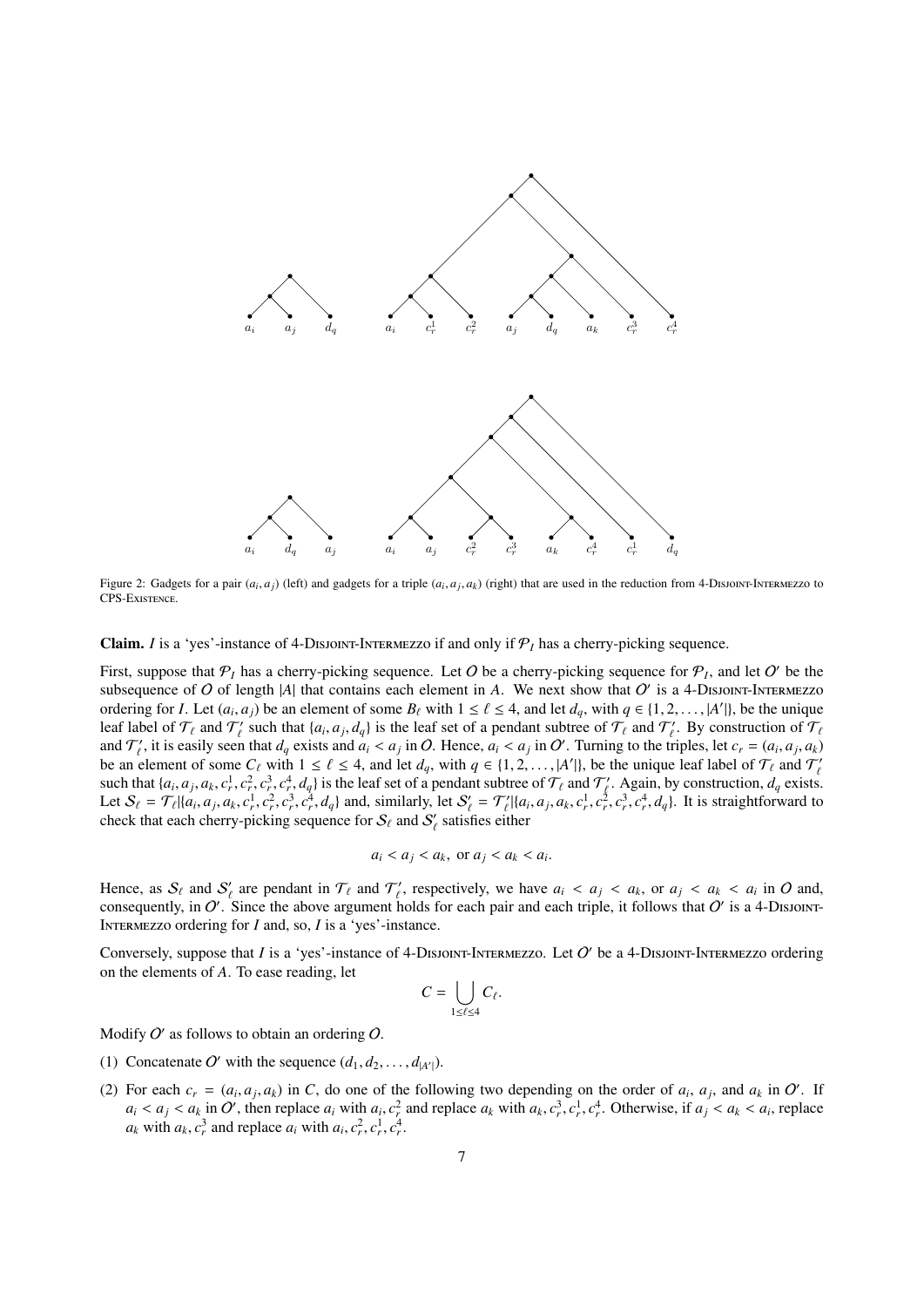Since O' is a 4-DISJOINT-INTERMEZZO ordering with  $a_i < a_j < a_k$  or  $a_j < a_k < a_i$  for each  $(a_i, a_j, a_k) \in C$ , it follows from the construction of O from O' that O is an ordering on the elements in  $A' \cup D$ . It remains to show that O is a cherry-picking sequence for  $\mathcal{P}_l$ . First, consider a pendant subtree with leaf set  $\{a_i, a_j, d_q\}$  in  $\mathcal{T}_l$  and  $\mathcal{T}'_l$  for some  $1 \leq l \leq d$ . By construction  $(a, a)$  is a pair in  $R_2$  and so, we have  $a_i \leq a$  in  $1 \leq \ell \leq 4$ . By construction,  $(a_i, a_j)$  is a pair in  $B_\ell$  and, so, we have  $a_i < a_j$  in  $O'$  and  $a_i < a_j < d_q$  in  $O$ . Second, consider a pendant subtree with leaf set *l.a. a*, *a*, *a*<sup>1</sup>  $c^2$   $c^3$   $c^4$  *d l* in  $T$ consider a pendant subtree with leaf set  $\{a_i, a_j, a_k, c_i^1, c_f^2, c_f^3, c_f^4, d_g\}$  in  $\mathcal{T}_\ell$  and  $\mathcal{T}'_\ell$  for some  $1 \leq \ell \leq 4$ . By construction,  $(a_i, a_j, a_k)$  is a triple in  $C_\ell$  and so, we have either  $a_i \leq a_j \leq a_k$  in  $(a_i, a_j, a_k)$  is a triple in  $C_\ell$  and, so, we have either  $a_i < a_j < a_k$  in O' and

$$
a_i < c_r^2 < a_j < a_k < c_r^3 < c_r^1 < c_r^4 < d_q
$$

in *O*, or  $a_j < a_k < a_i$  in *O'* and

$$
a_j < a_k < c_r^3 < a_i < c_r^2 < c_r^1 < c_r^4 < d_q
$$

in O. Third, consider a pendant subtree with leaf set  $\{a_i, d_q\}$  in  $\mathcal{T}_\ell$  and  $\mathcal{T}'_\ell$  for some  $1 \leq \ell \leq 4$ . By construction, we have  $a_i \leq d$  in O. Fourth if  $(a_i, a_j) \in C$  then as *I* has a 4-Disjonal interpretatio have  $a_i < d_q$  in O. Fourth, if  $(a_i, a_j, a_k) \in C$ , then, as *I* has a 4-Disjoint-Intermezzo ordering, there does not exist a pair  $(a_i, a_j)$  in  $R_i$  for some  $1 < \ell < 4$ . I astly observe that  $(d_i, d_2, \ldots, d_{k-1})$  is a suffix of O a pair  $(a_k, a_j)$  in  $B_\ell$  for some  $1 \leq \ell \leq 4$ . Lastly, observe that  $(d_1, d_2, \ldots, d_{|A'|})$  is a suffix of O and that, for any two trees, say  $S$  and  $S'$  in  $\mathcal{P}$ , we have that  $S|D$  and  $S'|D$  are isomorphic. Since  $O'$  say S and S' in  $P_I$ , we have that S|D and S'|D are isomorphic. Since O' is a 4-Disjoint-Intermezzo ordering, it is now straightforward to check that  $O$  is a cherry-picking sequence of  $P_I$ . This establishes the proof of the claim and, thereby, the theorem.  $\Box$ 

The next corollary shows that CPS-Existence is not only NP-complete for a collection of eight rooted binary phylogenetic trees on the same leaf set, but for any such collection with a fixed number *m* of trees with  $m \geq 8$ .

**Corollary 4.3.** Let  $P = \{T_1, T_2, ..., T_m\}$  be a collection of rooted binary phylogenetic X-trees. CPS-Existence is NP-complete for any fixed m with  $m \geq 8$ .

Proof. Clearly, CPS-Existence for  $m = t + 8$  with  $t \ge 0$  is in NP. To establish the corollary, we show how one can modify the reduction that is described prior to Theorem [4.2](#page-5-2) to obtain a set of  $t + 8$  rooted binary phylogenetic trees from an instance of 4-Disjoint-Intermezzo.

Let *I* be an instance of 4-Disjoint-Intermezzo. Throughout the remainder of the proof, we assume that there exists an  $1 \leq \ell \leq 4$  such that  $|B_{\ell} \cup C_{\ell}| > t$ . Otherwise, since  $t = m - 8$  and *m* is fixed, it follows that *I* has a constant number *c* of pairs and triples with  $c \leq A(m - 8)$  and is solvable in polynomial time. of pairs and triples with  $c \leq 4(m-8)$  and is solvable in polynomial time.

Now, let  $B_i$  and  $C_i$  with  $i \in \{1, 2, 3, 4\}$  be a collection of pairs and triples, respectively, such that  $|B_i \cup C_i| > t$ .<br>Theorem 4.2 establishes the result for when  $t = 0$ . We may therefore assume that  $t > 0$  and consi Theorem [4.2](#page-5-2) establishes the result for when *<sup>t</sup>* <sup>=</sup> 0. We may therefore assume that *<sup>t</sup>* > 0 and consider two cases. First, suppose that *t* is even. Replace  $B_i$  and  $C_i$  in *I* with a partition of  $B_i \cup C_i$  into  $\frac{t}{2} + 1$  sets. Each of the resulting new sets can be split naturally into a collection of pairs and a collection of triples of which at most one is empty. This results in

$$
\left( \frac{t}{2} + 1 \right) + (4 - 1) = \frac{t}{2} + 4
$$

collections of pairs and triples, respectively. Now, for each  $B_\ell$  and  $C_\ell$  with  $\ell \in \{1, 2, ..., \frac{t}{2} + 4\}$ , construct two rooted binary phylogenetic trees as described in the definition of the set of intermezzo trees a binary phylogenetic trees as described in the definition of the set of intermezzo trees associated with *I*. This yields

$$
2\left(\frac{t}{2} + 4\right) = t + 8 = m
$$

pairwise non-isomorphic trees. Second, suppose that *t* is odd. Replace  $B_i$  and  $C_i$  in *I* with a partition of  $B_i \cup C_i$  into  $\frac{t-1}{2}$  + 1 sets. Additionally, add *B*<sup>∗</sup> = *0* and *C*<sup>∗</sup> = *0*. Analogous to the first case, this results in

$$
\left(\frac{t-1}{2} + 1 + 1\right) + (4 - 1) = \frac{t-1}{2} + 5
$$

collections of pairs and triples, respectively. Again, for each  $B_\ell$  and  $C_\ell$  with  $\ell \in \{1, 2, \ldots, \frac{t-1}{2} + 5\}$  construct two rooted binary phylogenetic trees as described in the definition of the set of intermezzo t binary phylogenetic trees as described in the definition of the set of intermezzo trees associated with *I*. Noting that the two trees for  $B_*$  and  $C_*$  are isomorphic, it follows that the construction yields

$$
2\left(\frac{t-1}{2} + 5\right) - 1 = \frac{2t-2}{2} + 10 - 1 = t + 8 = m
$$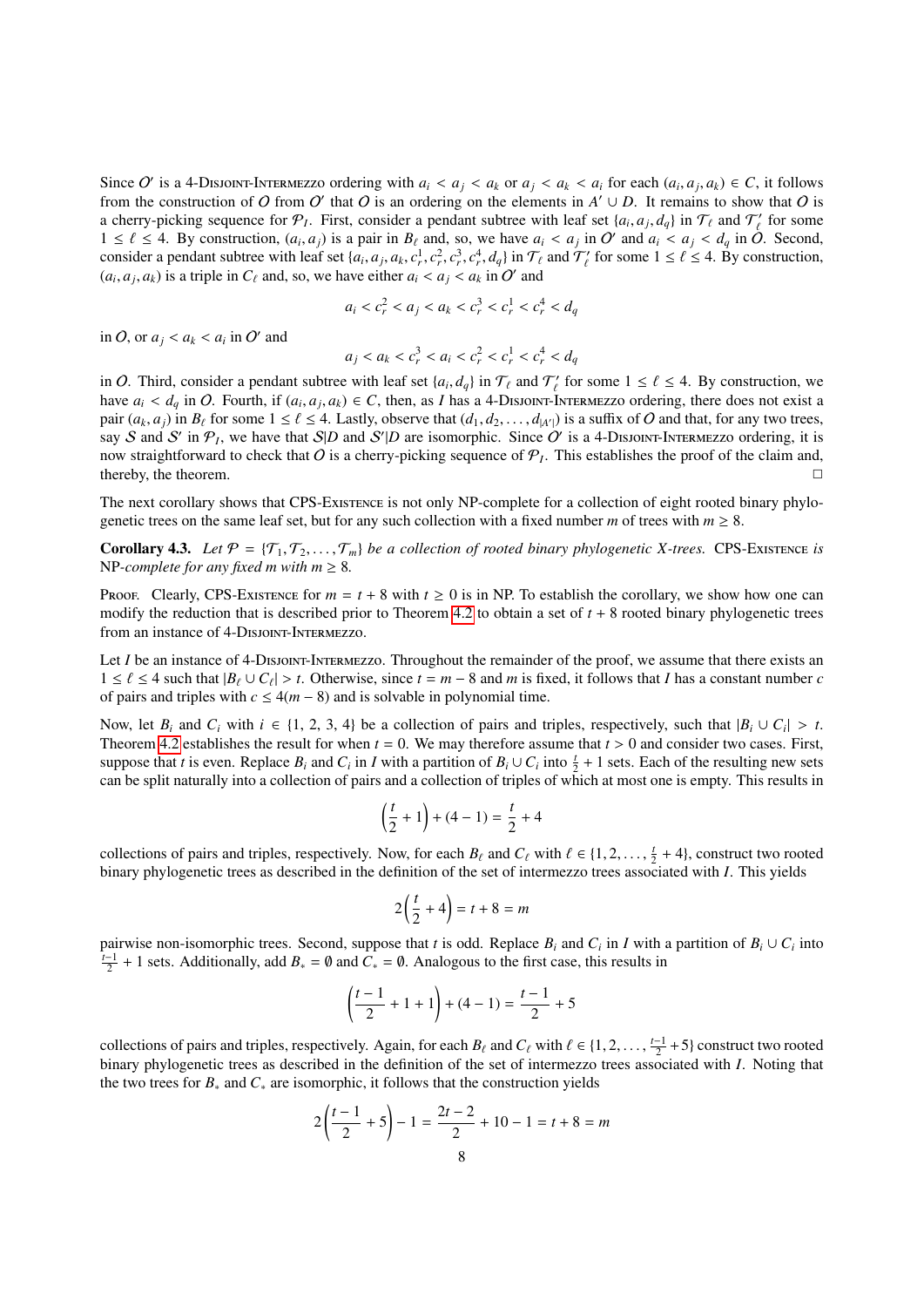pairwise non-isomorphic trees. Since the proof of Theorem [4.2](#page-5-2) generalizes to a set of *m* intermezzo trees, the corollary now follows for both cases.

## <span id="page-8-0"></span>5. Bounding the number of cherries

The main result of this section is the following theorem.

<span id="page-8-1"></span>**Theorem 5.1.** Let  $P = \{T_1, T_2, \ldots, T_m\}$  be a collection of rooted binary phylogenetic X-trees. Let c be the maximum *element in*  $\{c_{\mathcal{T}_1}, c_{\mathcal{T}_2}, \ldots, c_{\mathcal{T}_m}\}$ *. Then solving CPS-Existence for*  $P$  *takes time* 

$$
O\left(|X|^{m(4c-2)+1}+\sum_{i=1}^m f_i(|X|,c_{\mathcal{T}_i})\right),\,
$$

*where*  $f_i(|X|, c_{\mathcal{T}_i}) \in |X|^{O(c_{\mathcal{T}_i})}$ . In particular, the running time is polynomial in  $|X|$  *if c and m are constant.* 

Let  $T$  be a rooted binary phylogenetic *X*-tree. We denote by  $C(T)$  the recursively defined set of trees that contains  $T$ and ∅, and that satisfies the following property.

**(P)** If a tree  $\mathcal{T}'$  is in  $C(\mathcal{T})$  and  $\{a, b\}$  is a cherry in  $\mathcal{T}'$ , then  $\mathcal{T}'[-a]$  and  $\mathcal{T}'[-b]$  are also contained in  $C(\mathcal{T})$ .

We refer to  $C(\mathcal{T})$  as the *set of cherry-picked trees* of  $\mathcal{T}$ . Intuitively,  $C(\mathcal{T})$  contains each tree that can be obtained from  $\mathcal T$  by repeatedly deleting a leaf of a cherry.

To establish Theorem [5.1,](#page-8-1) we consider the set  $C(\mathcal{T})$  of cherry-picked trees of  $\mathcal{T}$ . First, we develop a new vector representation for each tree in  $C(\mathcal{T})$  and show that the size of  $C(\mathcal{T})$  is at most  $(|X| + 1)^{O(c_{\mathcal{T}})}$ . We then construct an automaton whose number of states is  $|C(\mathcal{T})| + 1$  and that recognizes whether or not a word that contains each element in *X* precisely once is a cherry-picking sequence for  $\mathcal T$ . Lastly, we show how to use a product automaton construction to solve CPS-Existence for a set of rooted binary phylogenetic *X*-trees in time that is polynomial if the number of cherries and the number of trees in  $P$  is bounded by a constant.

We start with a simple lemma, which shows that deleting a leaf of a cherry never increases the number of cherries.

<span id="page-8-2"></span>**Lemma 5.2.** Let  $\mathcal T$  be a rooted binary phylogenetic X-tree, and let a be an element of a cherry in  $\mathcal T$ . Then,

$$
c_{\mathcal{T}}-c_{\mathcal{T}[-a]}\in\{0,1\}.
$$

Proof. Let *b* be the unique element in *X* such that  $\{a, b\}$  is a cherry in  $\mathcal T$ . Observe that each cherry of  $\mathcal T$  other than  ${a,b}$  is also a cherry of  $\mathcal{T}[-a]$ . Now, let *p* be the parent of the parent of *a* in  $\mathcal{T}$ , and let *c* be the child of *p* that is not the parent of *a*. If *c* is a leaf, then it is easily checked that  $\{b, c\}$  is a cherry in  $\mathcal{T}[-a]$  and, so  $c_T - c_{\mathcal{T}[-a]} = 0$ . On the other hand, if *c* is not a leaf, then *b* is not part of a cherry in  $\mathcal{T}[-a]$  a other hand, if *c* is not a leaf, then *b* is not part of a cherry in  $\mathcal{T}[-a]$  and, so,  $c_T - c_{\mathcal{T}[-a]} = 1$ .

We now define a labeled tree that will play an important role throughout the remainder of this section. Let  $\mathcal T$  be a rooted binary phylogenetic *X*-tree with cherries  $\{\{a_1, b_1\}, \{a_2, b_2\}, \ldots, \{a_{c_{\mathcal{T}}}, b_{c_{\mathcal{T}}}\}\}\)$ . Obtain a tree  $\mathcal{T}_I$  from  $\mathcal{T}$  as follows.

Step (1). Set  $\mathcal{T}_I$  to be  $\mathcal{T}$ .

- Step (2). Delete all leaves of  $\mathcal{T}_I$  that are not part of a cherry.
- Step (3). Suppress any resulting degree-2 vertex.
- Step (4). If the root, say  $\rho$ , has degree one, delete  $\rho$ .
- Step (5). For each cherry  $\{a_i, b_i\}$  with  $i \in \{1, 2, ..., c_{\mathcal{T}}\}$ , label the parent of  $a_i$  and  $b_i$  with  $i$ , and delete the two leaves  $a_i$  and  $b_i$ .
- Step (6). Bijectively label the non-leaf vertices of  $\mathcal{T}_I$  with  $c_T + 1$ ,  $c_T + 2$ , ...,  $2c_T 1$ .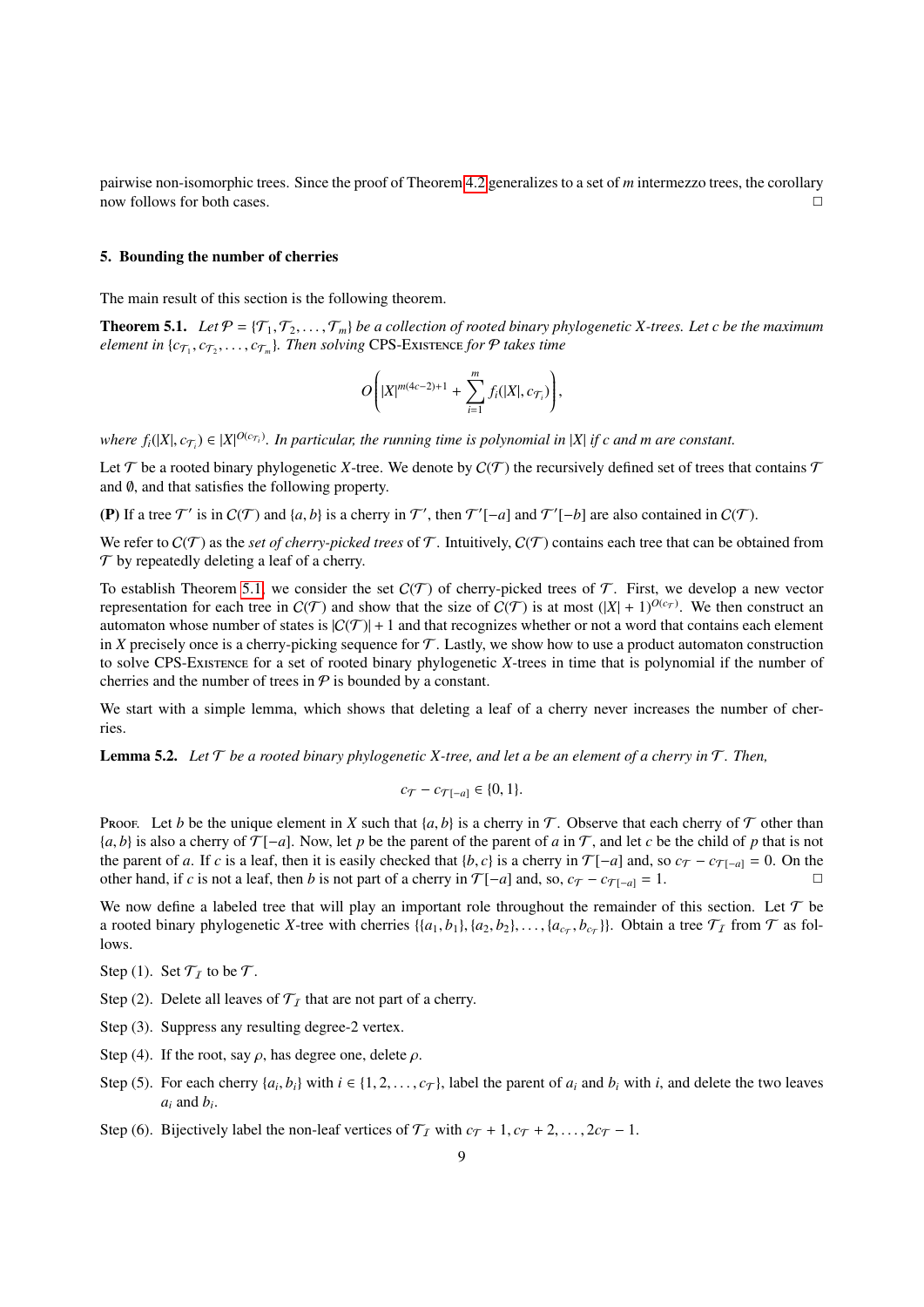

<span id="page-9-0"></span>Figure 3: An example of the construction of an index tree. Steps (1) to (6) refer to the corresponding steps in the definition of an index tree. For simplicity, in Step (1), we have only indicated the leaf labels of leaves that are part of a cherry.

We call  $\mathcal{T}_I$  the *index tree* of  $\mathcal{T}$ . By construction,  $\mathcal{T}_I$  is a labeled rooted binary tree that is unique up to relabeling the internal vertices. To illustrate, an example of the construction of an index tree is shown in Figure [3.](#page-9-0) The next observation follows immediately from the construction of an index tree.

**Observation 5.3.** Let  $\mathcal T$  *be a rooted binary phylogenetic tree, and let*  $\mathcal T_I$  *be the index tree associated with*  $\mathcal T$ *. The size of*  $\mathcal{T}_I$  *is O*( $c_{\mathcal{T}}$ *). In particular, if the number of cherries in*  $\mathcal{T}$  *is constant, the size of*  $\mathcal{T}_I$  *is O*(1)*.* 

We next define a particular vector relative to a given set. Let *S* be a finite set, let  $\epsilon$  be an element that is not in *S*, and let *n* be a non-negative integer. We call

$$
v = (\xi_1](x_1^1, x_1^2, \dots, x_1^{q_1}, \epsilon),
$$
  

$$
[\xi_2](x_2^1, x_2^2, \dots, x_2^{q_2}, \epsilon),
$$
  

$$
\vdots
$$
  

$$
[\xi_n](x_n^1, x_n^2, \dots, x_n^{q_n}, \epsilon)
$$

an *S*-*vector* if each element in *S* appears at most once in *v*, each  $\xi_i$  is an element in *S* ∪ { $\epsilon$ }, and each  $x_i^j$ <br>in *S* Now consider the following two *S*-vectors:  $\frac{J}{i}$  is an element in *S* . Now consider the following two *S* -vectors:

$$
v = (\xi_1](x_1^1, x_1^2, \dots, x_1^{q_1}, \epsilon),
$$
  
\n
$$
[\xi_2](x_2^1, x_2^2, \dots, x_2^{q_2}, \epsilon),
$$
  
\n
$$
\vdots
$$
  
\n
$$
[\xi_n](x_n^1, x_n^2, \dots, x_n^{q_n}, \epsilon) )
$$
  
\n
$$
v' = (\psi_1](y_1^1, y_1^2, \dots, y_1^{r_1}, \epsilon),
$$
  
\n
$$
[\psi_2](y_2^1, y_2^2, \dots, y_2^{r_2}, \epsilon),
$$

and

$$
= (\psi_1 | (y_1, y_1, \dots, y_1^r, \epsilon), [\psi_2] (y_2^1, y_2^2, \dots, y_2^{r_2}, \epsilon),:\n[\psi_n] (y_n^1, y_n^2, \dots, y_n^{r_n}, \epsilon)
$$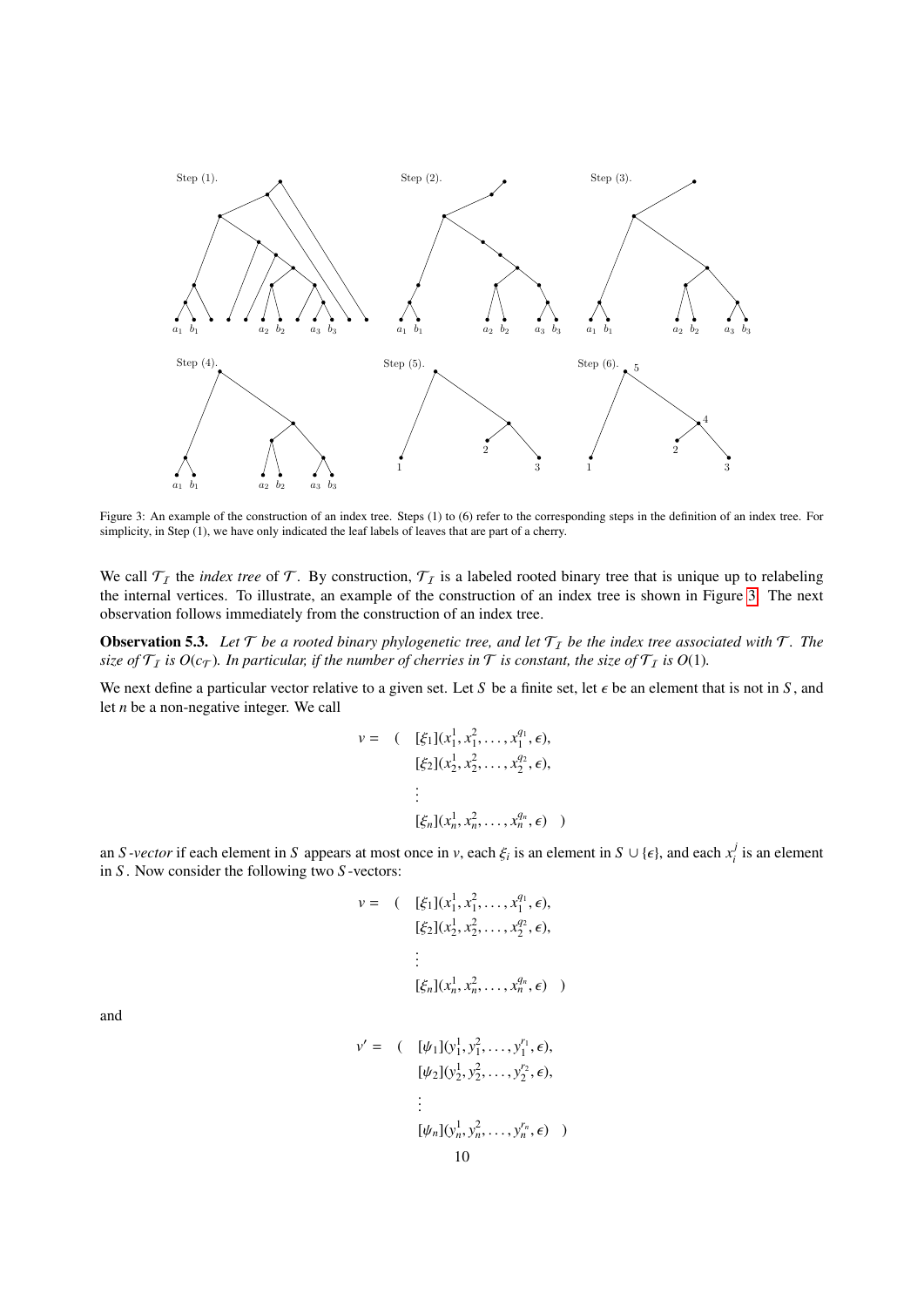We say that v' has the *suffix-property* relative to v if, for each  $s \in \{1, 2, ..., n\}$ , the vector component  $[\psi_s](y_s^1, y_s^2, ..., y_s^{r_s}, \epsilon)$ <br>is equal to  $[\psi_s](\epsilon)$  or satisfies each of the following equations is equal to  $[\psi_s](\epsilon)$  or satisfies each of the following equations

$$
y_s^{r_s} = x_s^{q_s}, y_s^{r_s-1} = x_s^{q_s-1}, \ldots, y_s^1 = x_s^{q_s-r_s+1}.
$$

Lastly, if v' has the property that  $[\psi_i](y_i^1, y_i^2, \dots, y_i^{r_i}, \epsilon) = [\epsilon](\epsilon)$  for each  $i \in \{1, 2, \dots, n\}$ , we call v' the *empty vector*.<br>Note that the empty vector satisfies the suffix-property relative to every S-vector. Note that the empty vector satisfies the suffix-property relative to every *S* -vector.

Building on the definition of an *S* -vector, we now describe a vector representation of a rooted binary phylogenetic tree that can be constructed by using its index tree as a guide. Roughly, the representation associates a caterpillar-type structure to each vertex in the index tree. Let  $\mathcal{T}$  be a rooted binary phylogenetic *X*-tree, let  $X' \subseteq X$ , and let  $\epsilon \notin X$ . For two vertices *u* and *v* in T, we say that *u* (resp. *v*) is an *ancestor* (resp. *descendant*) of *v* (resp. *u*) if there is a directed path from *u* to *v* in  $\mathcal{T}$ . Throughout this section, we regard a vertex *v* of  $\mathcal{T}$  to be an ancestor and a descendant of itself. The *most recent common ancestor* of  $X'$  is the vertex  $v$  in  $T$  whose set of descendants contains  $X'$  and no descendant of *v*, except *v* itself, has this property. We denote *v* by mrca $\tau(X')$ . Now, let  $\{a_1, b_1\}$ ,  $\{a_2, b_2\}$ , ...,  $\{a_{c\tau}, b_{c\tau}\}$  be the set of all cherries in  $\tau$ . First, for each leaf  $i \in \{1, 2, \ldots, c_{\tau}\}$  in set of all cherries in  $\mathcal{T}$ . First, for each leaf  $i \in \{1, 2, ..., c_{\mathcal{T}}\}$  in  $\mathcal{T}_I$ , let  $(a_i, x_i^T, x_i^2, ..., x_i^q)$ <br>caternillar in  $\mathcal{T}$  with cherry  $\{a_i, b_i\}$ . We denote this by  $\binom{q}{i}$  be the maximal pendant caterpillar in  $\mathcal T$  with cherry  $\{a_i, b_i\}$ . We denote this by

$$
[\xi_i](x_i^1, x_i^2, \ldots, x_i^q, \epsilon),
$$

where  $\xi_i = a_i$  and  $x_i^1 = b_i$ . Second, for each non-leaf vertex labeled *i* in  $\mathcal{T}_I$  with  $i \in \{c_T + 1, c_T + 2, ..., 2c_T - 1\}$ , let  $v_i$  be the vertex in  $\overrightarrow{T}$  such that

$$
v_i = \text{mrca}_{\mathcal{T}}(\lbrace a_j, b_j | j \text{ is a descendant of } i \text{ in } \mathcal{T}_I \rbrace),
$$

and let  $\mathcal{T}_i$  be the rooted binary phylogenetic tree obtained from  $\mathcal{T}$  by replacing the pendant subtree rooted at  $v_i$  with a leaf labeled  $v_i$ . Now, if  $v_i$  is a leaf of a cherry in  $\mathcal{T}_i$ , let  $(v_i, x_i^1, x_i^2, \ldots, x_i^q$ <br>with cherry  $\{v_i, x_i^1\}$ . We denote this by  $\tau_i^q$ ) be the maximal pendant caterpillar in  $\tau_i$ with cherry  $\{v_i, x_i^1\}$ . We denote this by

$$
[\epsilon](x_i^1, x_i^2, \dots, x_i^q, \epsilon).
$$

Otherwise, if  $v_i$  is not a leaf of a cherry in  $\mathcal{T}_i$ , we denote this by

 $[\epsilon](\epsilon)$ .

Now, recall that  $2c_T - 1$  is the number of vertices in  $T_I$ . Setting  $n = 2c_T - 1$ , we call

$$
v_{\mathcal{T}} = (\xi_1](x_1^1, x_1^2, \dots, x_1^{q_1}, \epsilon),
$$
  

$$
[\xi_2](x_2^1, x_2^2, \dots, x_2^{q_2}, \epsilon),
$$
  

$$
\vdots
$$
  

$$
[\xi_n](x_n^1, x_n^2, \dots, x_n^{q_n}, \epsilon)
$$

the *vector representation of*  $\mathcal T$  *relative to*  $\mathcal T_I$ , and note that

$$
\xi_{c_{\mathcal{T}}+1} = \xi_{c_{\mathcal{T}}+2} = \cdots = \xi_{2c_{\mathcal{T}}-2} = \xi_n = \epsilon.
$$

An example of a tree and its vector representation is shown in Figure [4.](#page-11-0)

Let T be a rooted binary phylogenetic X-tree with  $\epsilon \notin X$ , and let  $\mathcal{T}_I$  be the index tree of T. Let  $v_\tau$  be the vector representation relative to  $\mathcal{T}_I$ . Furthermore, let  $\mathcal{T}'$  be an element in  $C(\mathcal{T})$ , and let

$$
v_{\mathcal{T}'} = (\psi_1] (y_1^1, y_1^2, \dots, y_1^{r_1}, \epsilon), [\psi_2] (y_2^1, y_2^2, \dots, y_2^{r_2}, \epsilon), \vdots [\psi_n] (y_n^1, y_n^2, \dots, y_n^{r_n}, \epsilon)
$$
 )

be an *X*-vector for  $\mathcal{T}'$ . We say that  $v_{\mathcal{T}'}$  has the *cherry-property relative to*  $v_{\mathcal{T}}$  if, for each cherry {*a*, *b*} in  $\mathcal{T}'$ , exactly one of the following conditions holds: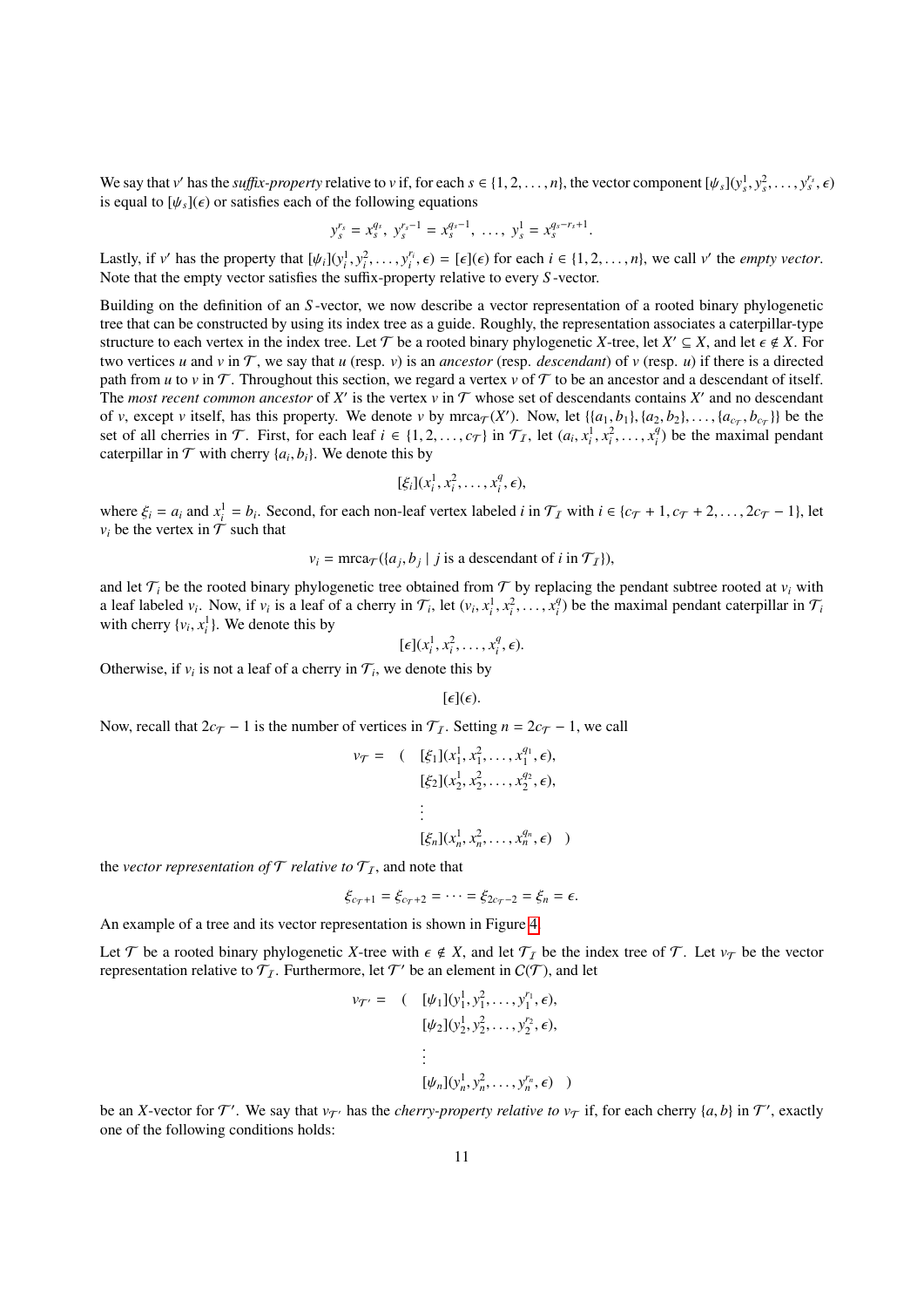

<span id="page-11-0"></span>Figure 4: A rooted binary phylogenetic tree  $\mathcal T$  whose index tree  $\mathcal T_I$  is shown in Step (6) of Figure [3.](#page-9-0) The vector representation of  $\mathcal T$  relative to  $\mathcal T_I$ is  $([x_1](x_2, x_3, \epsilon), [x_6], (x_7, \epsilon), [x_9](x_{10}, x_8, \epsilon), [\epsilon](x_5, x_4, \epsilon), [\epsilon](x_{11}, x_{12}, \epsilon)).$ 

- (i) There is an index  $s \in \{1, 2, ..., n\}$  such that  $\{\psi_s, y_s^1\} = \{a, b\}.$
- (ii) There are two distinct indices  $s, t \in \{1, 2, ..., n\}$  such that  $\{\psi_s, \psi_t\} = \{a, b\}$ , the two corresponding vector components are  $\{u_k\}_{k \in \mathbb{N}}$  and  $\{u_k\}_{k \in \mathbb{N}}$  respectively there is a vertex labeled u in  $\mathcal{T}_{$ components are  $[\psi_s](\epsilon)$  and  $[\psi_t](\epsilon)$ , respectively, there is a vertex labeled *u* in  $\mathcal{T}_I$  whose two children are labeled *s* and *t*, and  $\psi_u = \epsilon$ .

To establish Theorem [5.1,](#page-8-1) we next prove three lemmas.

<span id="page-11-1"></span>**Lemma 5.4.** Let  $\mathcal T$  be a rooted binary phylogenetic X-tree, and let  $v_{\mathcal T}$  be the vector representation of  $\mathcal T$  relative to an index tree of T. Then each tree T'' in  $C(T)$  can be mapped to an X-vector that satisfies the suffix-property and the *cherry-property relative to*  $v_T$ *. Moreover, the mapping is one-to-one.* 

Proof. Set  $n = 2c_T - 1$ . We define a mapping f from the elements in  $C(\mathcal{T})$  into the set of all *X*-vectors that satisfy the suffix-property and the cherry-property relative to  $v_{\tau}$ . First, we map  $\tau$  to  $v_{\tau}$  and note that  $v_{\tau}$  satisfies the suffixproperty and the cherry-property relative to  $v_T$ . Second, we map the element  $\emptyset$  in  $C(\mathcal{T})$  to the empty vector, say  $v_{\emptyset}$ , with *n* vector components. Again,  $v_{\emptyset}$  satisfies the suffix-property and the cherry-property relative to  $v_{\mathcal{T}}$ . Now, let  $\mathcal{T}''$ be an element in  $C(\mathcal{T}) \setminus \{T, \emptyset\}$ . Recalling the recursive definition of  $C(\mathcal{T})$ , there exists a tree  $\mathcal{T}'$  in  $C(\mathcal{T})$  with cherry  $I_a$  b) such that  $\mathcal{T}'[a]$  is isomorphic to  $\mathcal{T}''$ . Suppose that f (defined be  $\{a, b\}$  such that  $\mathcal{T}'[-a]$  is isomorphic to  $\mathcal{T}''$ . Suppose that *f* (defined below) has already mapped  $\mathcal{T}'$  to the *X*-vector

$$
v_{\mathcal{T}'} = ( [\psi_1] (y_1^1, y_1^2, \dots, y_1^{r_1}, \epsilon), [\psi_2] (y_2^1, y_2^2, \dots, y_2^{r_2}, \epsilon), \vdots [\psi_n] (y_n^1, y_n^2, \dots, y_n^{r_n}, \epsilon) ),
$$

that satisfies the suffix-property as well as the cherry-property relative to  $v_T$ . Then f maps  $T''$  to a vector that can be obtained from  $v_{\tau}$  in one of the following two cases.

(M1) If there is an index  $s \in \{1, 2, ..., n\}$  such that  $\{\psi_s, y_s^1\} = \{a, b\}$ , then *f* maps  $\mathcal{T}''$  to a vector  $v_{\mathcal{T}''}$  that is obtained from  $v_{\mathcal{T}''}$  by replacing the vector component from  $v_T$ , by replacing the vector component

$$
[\psi_s](y_s^1, y_s^2, \ldots, y_s^{r_s}, \epsilon) \text{ with } [b](y_s^2, y_s^3, \ldots, y_s^{r_s}, \epsilon).
$$

(M2) Otherwise, there are two indices  $s, t \in \{1, 2, ..., n\}$  with  $s \neq t$  such that  $\{\psi_s, \psi_t\} = \{a, b\}$ , where the two corresponding components have the form  $\psi_s$  ( $\epsilon$ ) and  $\psi_t$  ( $\epsilon$ ) respectively. Furthermore, by constr corresponding components have the form  $[\psi_s](\epsilon)$  and  $[\psi_t](\epsilon)$ , respectively. Furthermore, by construction, there is a vertex labeled *u* in  $\mathcal{T}_I$  whose two children are the vertices labeled *s* and *t* and  $\psi_u = \epsilon$ . Then, *f* maps  $\mathcal{T}''$  to a vector v<sub>in</sub> that is obtained from v<sub>in</sub> by replacing each of the two vector component a vector  $v_{\mathcal{T}''}$  that is obtained from  $v_{\mathcal{T}'}$  by replacing each of the two vector components

$$
[\psi_s](\epsilon) \text{ and } [\psi_t](\epsilon) \text{ with } [\epsilon](\epsilon),
$$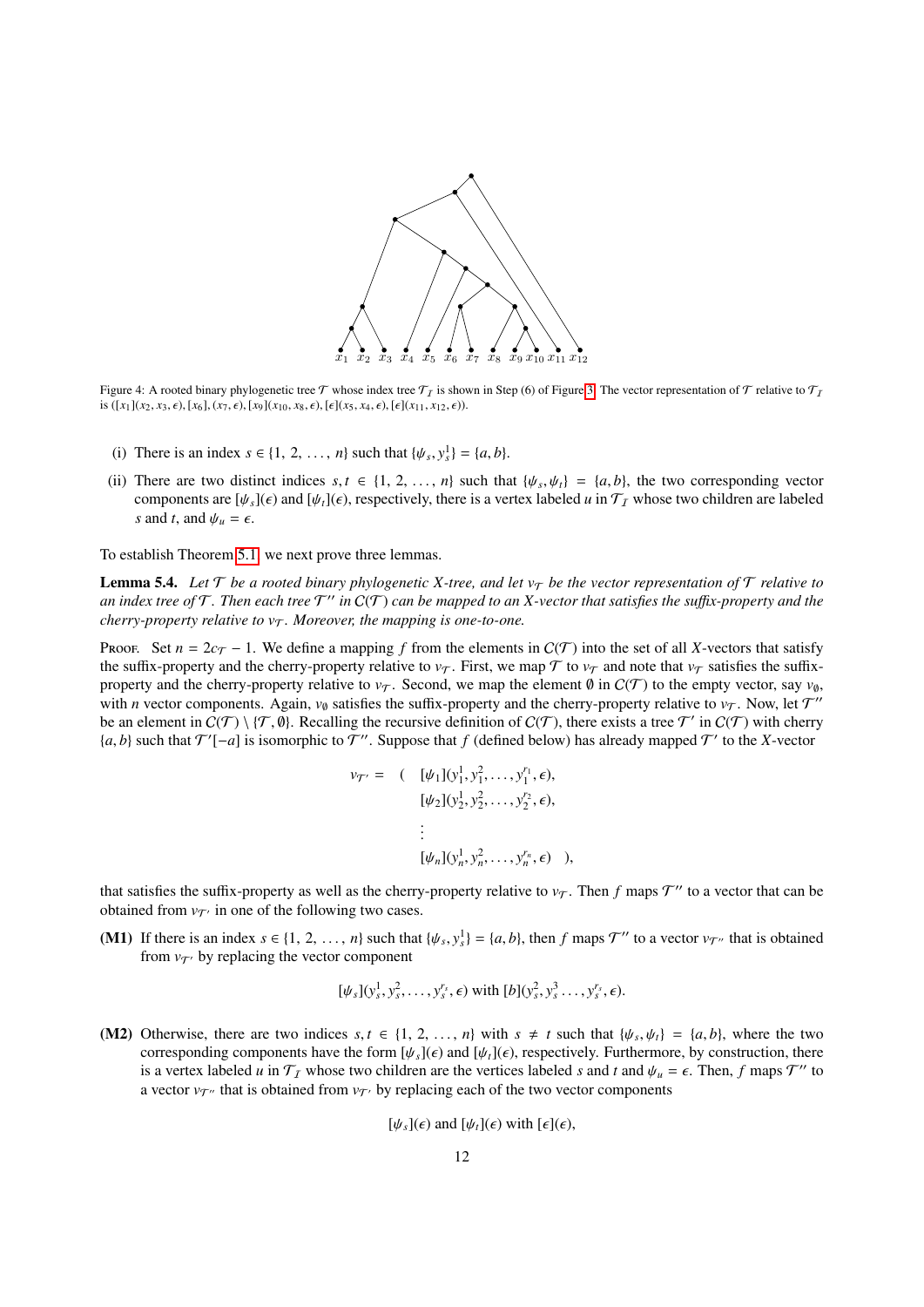and replacing the vector component

$$
[\epsilon](y_u^1, y_u^2, \dots, y_u^{r_u}, \epsilon)
$$
 with  $[b](y_u^1, y_u^2, \dots, y_u^{r_u}, \epsilon)$ .

For both cases, it is easily checked that  $v_T$ <sup>0</sup> is an *X*-vector that satisfies the suffix-property relative to  $v_T$ .

We next show that *v*<sub>T'</sub> satisfies the cherry-property relative to *v*<sub>T</sub>. By Lemma [5.2,](#page-8-2) we have  $c_{T'} - c_{T''} \in \{0, 1\}$ . If  $c_{\mathcal{T}'}$  – 1 =  $c_{\mathcal{T}''}$  then, by construction, each cherry in  $\mathcal{T}''$  is a cherry in  $\mathcal{T}'$ . Hence, as  $v_{\mathcal{T}'}$  satisfies the cherry-property relative to  $v_T$ , we have that  $v_T$ <sup>*w*</sup> satisfies the cherry-property relative to  $v_T$ . Otherwise, if  $c_T$ <sup>*i*</sup> =  $c_T$ <sup>*i*</sup>, then the cherry {*a*, *b*} in  $\mathcal{T}'$  is replaced with a new cherry that contains *b*, while all other cherries in  $\mathcal{T}'$  are also cherries in  $\mathcal{T}''$ . First, suppose that  $\mathcal{T}''$  is obtained from  $\mathcal{T}'$  according to manning (M1). Ob suppose that  $T''$  is obtained from  $T'$  according to mapping (M1). Observe that  $r_s \ge 1$ . If  $r_s \ge 2$ , then  $\{b, y_s^2\}$  is the new cherry and thus  $y_{\tau s}$  existence the cherry-property relative to  $y_{\tau s}$ . On the other cherry and, thus,  $v_{\mathcal{T}}$ , satisfies the cherry-property relative to  $v_{\mathcal{T}}$ . On the other hand, if  $r_s = 1$ , let  $[\psi_t](v_t^1, v_t^2, \dots, v_t^{r_t}, \epsilon)$ be the vector component in  $v_T$  such that the vertices labeled *s* and *t* in  $\mathcal{T}_I$  have the same parent. Note that *t* exists because, otherwise, *s* is the root of  $\mathcal{T}_I$  and so the existence of a cherry in  $\mathcal{T}'$  that is not a cherry in  $\mathcal{T}'$  implies that  $r_s \ge 2$ ; a contradiction. If  $r_t \ge 1$ , then  $\{\psi_t, y_t^1\}$  is a cherry in T' and T''. Thus, the sibling of *b* in T'' is not a leaf thereby contradicting that *b* is a leaf of a cherry in T''. Hence  $\left[\psi_t\right]_{\mathcal{M}}^{1}$ , leaf, thereby contradicting that *b* is a leaf of a cherry in  $\mathcal{T}''$ . Hence,  $[\psi_t](y_t^1, y_t^2, \dots, y_t^{r_t}, \epsilon) = [\psi_t](\epsilon)$ . Now, as  $[b](\epsilon)$ and  $[\psi_t](\epsilon)$  are two vector components of  $\nu_{\tau}$ , it again follows that  $\nu_{\tau}$  satisfies the cherry-property relative to  $\nu_{\tau}$ . Second, suppose that  $T''$  is obtained from  $T'$  according to mapping (M2). Noting that *b* is an element of the vector component  $[\psi_u](y_u^1, y_u^2, \dots, y_t^{r_u}, \epsilon)$  with  $\psi_u = b$  in  $v_{\tau}$ , the result can be established by using an argument that is similar to the previous case to the previous case.

It remains to show that the mapping is one-to-one. Let T' and T'' be two distinct elements in  $C(\mathcal{T}) \setminus \{0\}$ . Since each element in  $C(\mathcal{T})\setminus{\{\mathcal{T},\emptyset\}}$  can be obtained from  $\mathcal T$  by repeatedly deleting a leaf of a cherry and suppressing the resulting degree-2 vertex, there exists an element  $\ell$  in *X* that is a leaf in  $\mathcal{T}'$  and not a leaf in  $\mathcal{T}''$ . Let *X'* and *X''* be the leaf set of  $\mathcal{T}'$  and  $\mathcal{T}''$  respectively. Noting that  $y_{\mathcal{T}}$  is an *X*-vector th  $T'$  and  $T''$ , respectively. Noting that  $v_T$  is an *X*-vector that contains each element in *X* exactly once, it follows from construction of the mapping that  $v_{\tau}$  is an *X*'-vector that contains each element in *X*' exactly once and that  $v_{\tau}$ <sup>*n*</sup> is an *X*<sup>*n*</sup>-vector that contains each element in *X<sup><i>n*</sup> exactly once. Hence  $v_T \neq v_T$ . Moreover, since no element in  $C(T) \setminus \{0\}$ is mapped to  $v_{\emptyset}$ , the mapping is one-to-one. This completes the proof of the lemma.  $\Box$ 

<span id="page-12-0"></span>Lemma 5.5. *Let* T *be a rooted binary phylogenetic X-tree. Then*

$$
|C(\mathcal{T})| \le (|X|+1)^{4c_{\mathcal{T}}-2}.
$$

PROOF. Let

$$
v_{\mathcal{T}} = ( [\xi_1](x_1^1, x_1^2, \dots, x_1^{q_1}, \epsilon), [\xi_2](x_2^1, x_2^2, \dots, x_2^{q_2}, \epsilon), \vdots [\xi_n](x_n^1, x_n^2, \dots, x_n^{q_n}, \epsilon) )
$$

be the vector representation of  $\mathcal T$  relative to an index tree of  $\mathcal T$ , where  $n = 2c_{\mathcal T} - 1$ . We first derive an upper bound on the number of *X*-vectors that satisfy the suffix-property relative to  $v_T$ . For each  $i \in \{1, 2, ..., n\}$ , consider the vector component  $[\xi_i](x_i^1, x_i^2, \dots, x_i^{q_i}, \epsilon)$ . Then each *X*-vector that satisfies the suffix-property relative to  $\mathcal{T}$  has an *i*th vector component say  $\frac{[u \cdot 1](y^1, y^2, \dots, y_i^{r_i}, \epsilon)}{y^{r_i} \cdot \epsilon}$  such that  $u_i \in X \cup \{ \epsilon \}$  a component, say  $[\psi_i](y_i^1, y_i^2, \dots, y_i^r, \epsilon)$ , such that  $\psi_i \in X \cup \{\epsilon\}$  and  $(y_i^1, y_i^2, \dots, y_i^r, \epsilon)$  is a suffix of  $(x_i^1, x_i^2, \dots, x_i^q, \epsilon)$ . Since there are at most  $|X| + 1$  such suffixes, it follows that there are at most  $(|X| + 1)^2$  variations of  $[\psi_i](y_i^1, y_i^2, \dots, y_i^{r_i}, \epsilon)$ . Hence, there are at most

$$
((|X|+1)^2)^n = (|X|+1)^{4c_{\mathcal{T}}-2}.
$$

*X*-vectors that satisfy the suffix-property relative to  $v_T$ . By Lemma [5.4,](#page-11-1) each tree in  $C(\mathcal{T})$  can be mapped to one such vector and, as the map is one-to-one, it follows that  $C(\mathcal{T})$  contains at most  $(|X| + 1)^{4c_{\mathcal{T}}-2}$  trees.

<span id="page-12-1"></span>For a rooted binary phylogenetic *X*-tree  $\mathcal{T}$ , the next lemma constructs an automaton that recognizes whether or not a word that contains each element in *X* precisely once is a cherry-picking sequence for  $\mathcal{T}$ .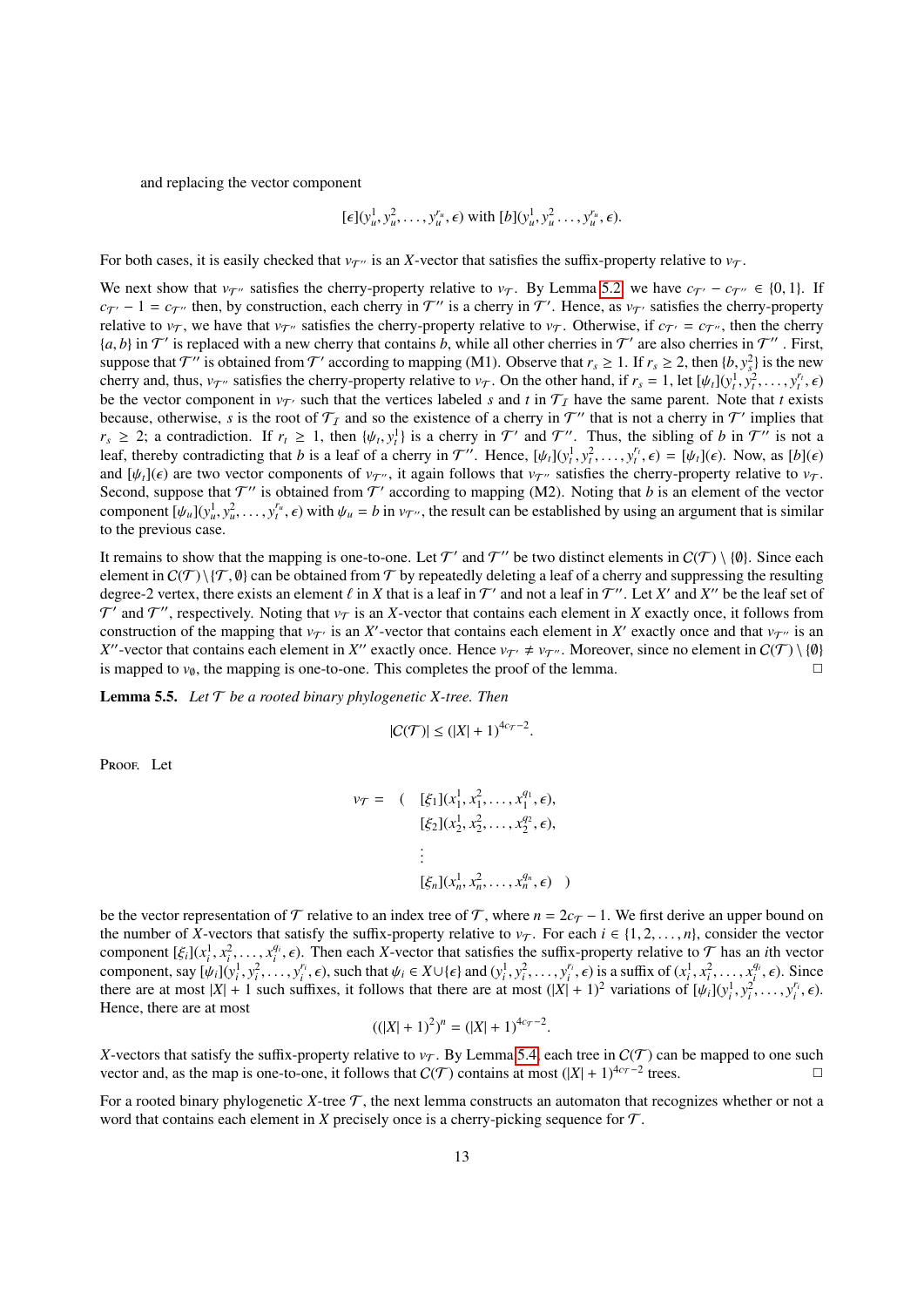**Lemma 5.6.** Let  $\mathcal T$  be a rooted binary phylogenetic X-tree. There is a deterministic finite automaton  $\mathcal A_{\mathcal T}$  with  $O(|X|^{4c_{\mathcal{T}}-2})$  *states that recognizes the language* 

 $\mathcal{L}_X(\mathcal{T}) = \{x_1 x_2 \dots x_{|X|} \mid (x_1, x_2, \dots, x_{|X|}) \text{ is a cherry-picking sequence for } \mathcal{T} \}.$ 

*Moreover, the automaton*  $\mathcal{A}_{\mathcal{T}}$  *can be constructed in time*  $f(|X|, c_{\mathcal{T}}) \in |X|^{O(c_{\mathcal{T}})}$ .

Proof. Throughout this proof, we denote the tree without a vertex by  $\emptyset$ . Let *M* and *M'* be two sets. Setting  $M = \{T\}$ and  $M' = \emptyset$ , we construct  $\mathcal{A}_{\mathcal{T}}$  as follows.

- (1) Create the states  $q_{\tau}$ ,  $q_{\theta}$ , and  $q_{e}$ . For each  $a \in X$ , set  $\delta(q_{e}, a) = \delta(q_{\theta}, a) = q_{e}$ .
- (2) For each  $\mathcal{T} \in M$  and each  $a \in X$  do the following.
	- (a) If *a* is a leaf of a cherry in  $T$  or *a* is the only vertex of  $T$ , then
		- (i) create the state  $q_{\mathcal{T}[-a]}$  if  $\mathcal{T}[-a]$  is not isomorphic to a tree in *M'*,
		- (ii) set  $M' = M' \cup T[-a]$ , and
		- (iii) set  $\delta(q_T, a) = q_{T[-a]}$ .
	- (b) Otherwise, set  $\delta(q_T, a) = q_e$ .
- (3) Set  $M = M'$  and, subsequently, set  $M' = \emptyset$ . If  $M \neq \{\emptyset\}$ , continue with (2).

We set the initial state of  $\mathcal{A}_T$  to be  $q_T$  and the final state to be  $q_0$ . To illustrate, the construction of  $\mathcal{A}_T$  is shown in Figure [5](#page-14-0) for a phylogenetic tree on four leaves.

By construction, we have  $\mathcal{A}_{\mathcal{T}} = (C(\mathcal{T}), X, \delta, q_{\mathcal{T}}, \{q_{\emptyset}\})$ . As each cherry-picked tree in  $C(\mathcal{T})$  is mapped to a unique state, it follows from Lemma [5.5](#page-12-0) that the number of states of  $\mathcal{A}_{\mathcal{T}}$  is  $O(|X|^{4c_{\mathcal{T}}-2})$ . Moreover, for each  $a \in X$  and each pair of two distinct states  $T', T'' \in C(T)$ , there is a transition  $\delta(q_T, a) = q_{T''}$  if and only if  $T'[-a] = T''$  and *a* is either a<br>leaf of a cherry in T' or T' consists of the single vertex *a*. The state *a*, collects all inputs that leaf of a cherry in  $\mathcal{T}'$  or  $\mathcal{T}'$  consists of the single vertex *a*. The state  $q_e$  collects all inputs that do not correspond to the continuation of a cherry-picking sequence. More precisely, there is a transition  $\delta(q_T, a) = q_e$  if and only if *a* is not a leaf of a cherry in  $T'$  and  $T'$  does not consist of the single vertex *a*. It now follows that there is a one-to-one correspondence between the directed paths from  $q_T$  to  $q_\emptyset$  in  $\mathcal{A}_T$  and the cherry-picking sequences of  $\mathcal T$  and, hence,  $\mathcal{A}_{\mathcal{T}}$  recognizes  $\mathcal{L}_X(\mathcal{T})$ .

The time taken to construct  $\mathcal{A}_{\mathcal{T}}$  is dominated by the number of iterations of the for-loop in Step (2). Since  $|M| < |C(\mathcal{T})|$ and  $|C(\mathcal{T})|$  ∈  $O(|X|^{4c_{\mathcal{T}}-2})$ , the number of iterations in Step (2) is  $O(|C(\mathcal{T})| \cdot |X|) \subseteq O(|X|^{4c_{\mathcal{T}}-1})$ . Moreover, since Step (2) is executed |X| times, each operation of the for-loop is executed  $O(|X|^{4c_{\tau}})$  times in total. While the complexity of these operations depend on the implementation and data structure, they can clearly be implemented such that  $\mathcal{H}_T$  can be constructed in time  $|X|^{O(c_{\mathcal{T}})}$ . This establishes the lemma.

Generalizing the language that is described in the statement of Lemma [5.6,](#page-12-1) the next straightforward observation describes a language for the decision problem CPS-Existence.

<span id="page-13-0"></span>**Observation 5.7.** Let  $\mathcal{P} = \{T_1, T_2, \ldots, T_m\}$  be a collection of rooted binary phylogenetic X-trees. Then, solving CPS-Existence *for* P *is equivalent to deciding if*

$$
\bigcap_{1\leq i\leq m}\mathcal{L}_X(\mathcal{T}_i)\neq\emptyset.
$$

We are now in a position to establish Theorem [5.1.](#page-8-1)

*Proof of Theorem [5.1.](#page-8-1)* By Observation [5.7,](#page-13-0) it follows that there is a cherry-picking sequence for  $\mathcal P$  if and only if  $\bigcap_{\mathcal{T}_i \in \mathcal{P}} \mathcal{L}_X(\mathcal{T}_i) \neq \emptyset$ , where

$$
\mathcal{L}_X(\mathcal{T}) = \{x_1x_2 \dots x_{|X|} \mid (x_1, x_2, \dots, x_{|X|}) \text{ is a cherry-picking sequence for } \mathcal{T}\}.
$$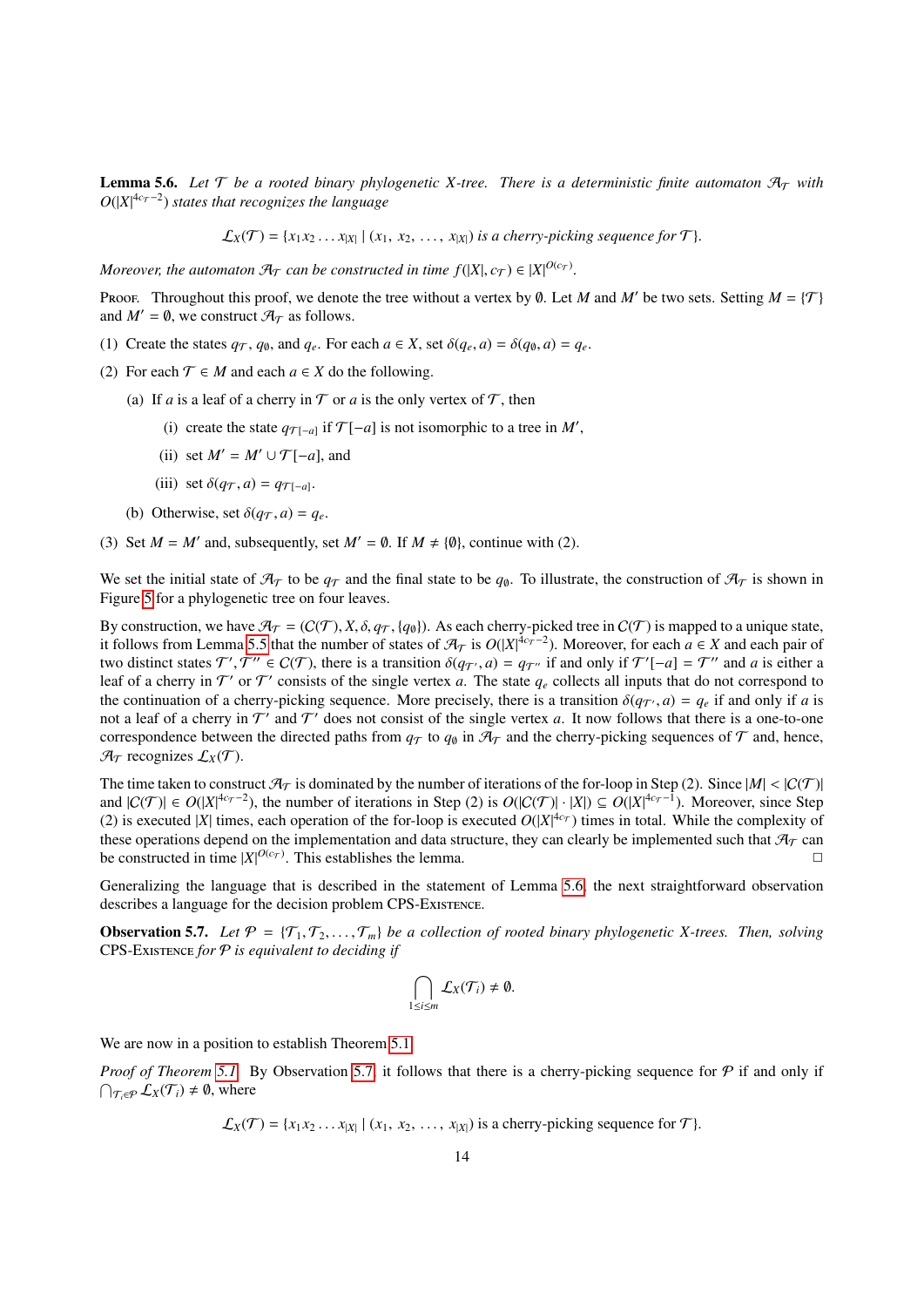

<span id="page-14-0"></span>Figure 5: Construction of an automaton that recognizes the language  $\mathcal{L}_X(\mathcal{T}_1)$  as described in the statement of Lemma [5.6](#page-12-1) and with  $\mathcal{T}_1$  shown in the top left of this figure. Each vertex (resp. edge) represents a state (resp. transition). The vertex  $q_{\tau_1}$  indicates the initial state whereas the final state is  $q_{\theta}$  as indicated by a double circle. To increase readability, most transitions to  $q_e$  are omitted. In row *i*, the figure shows *M*, *M'*, and the automaton after the *i*th execution of the for-loop as described in Step (2) in the proof of Lemma [5.6.](#page-12-1)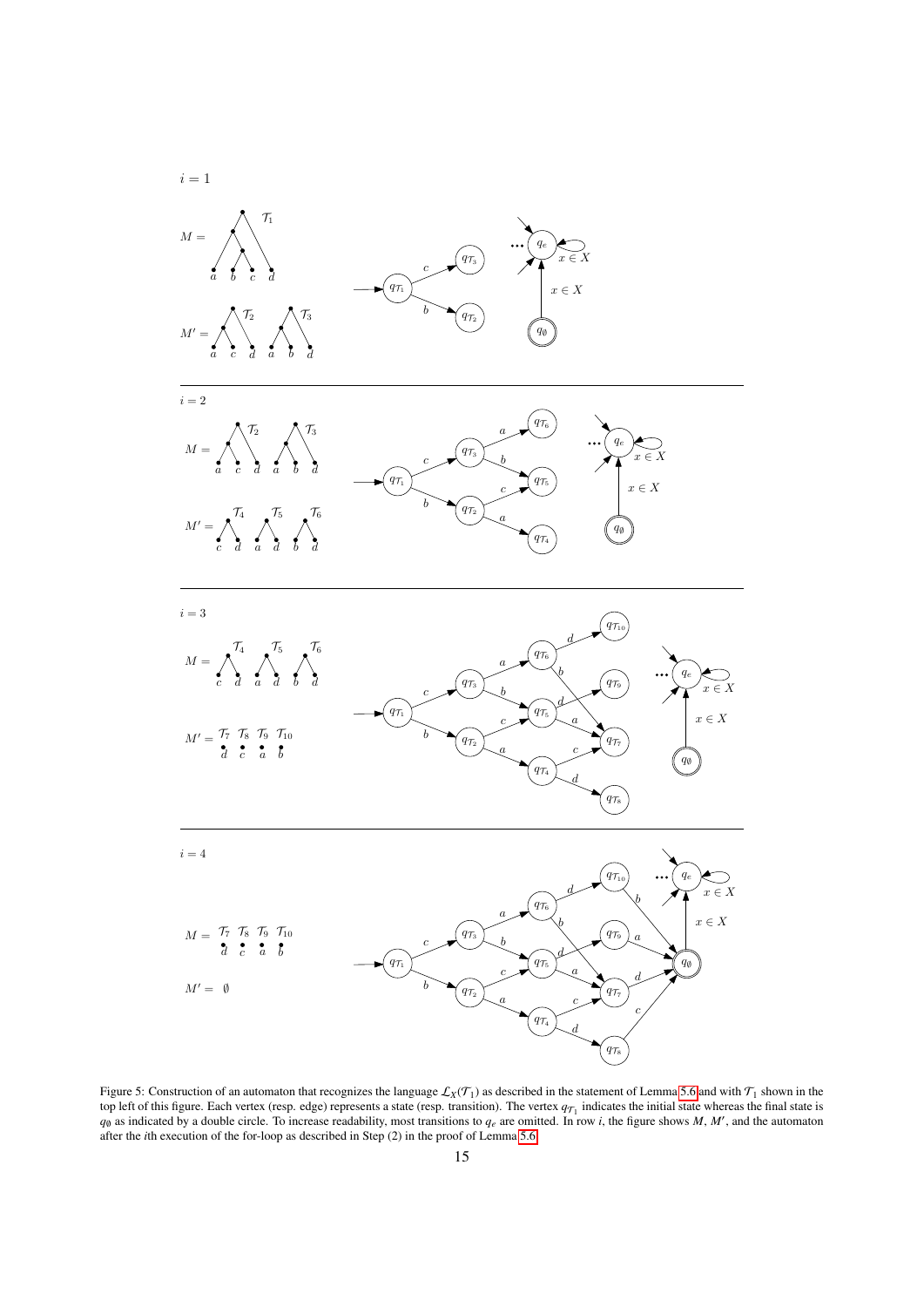For each  $\mathcal{T}_i \in \mathcal{P}$  with  $1 \le i \le m$ , we follow the notation and construction that is described in the proof of Lemma [5.6](#page-12-1) to obtain an automaton  $\mathcal{A}_{\mathcal{T}_i}$  with  $O(|X|^{4c_{\mathcal{T}_i}-2})$  states that recognizes the language  $\mathcal{L}_X(\mathcal{T}_i)$ . To solve the question whether or not the intersection of these *m* languages is empty, we use the well-known construction of a product automaton [\[15\]](#page-16-18) as follows.

For each  $\mathcal{T}_i \in \mathcal{P}$ , let  $Q_{\mathcal{T}_i}$  be set of states, and let  $\delta_{\mathcal{T}_i}$  be the transition relation of  $\mathcal{A}_{\mathcal{T}_i}$ . We construct a new automaton  $\mathcal{A}_{\infty}$  where the set of states  $Q_{\infty}$  is the cartesian  $\mathcal{A}_P$ , where the set of states  $Q_P$  is the cartesian product  $Q_{\mathcal{T}_1} \times Q_{\mathcal{T}_2} \times \ldots \times Q_{\mathcal{T}_m}$ . Furthermore, the alphabet of  $\mathcal{A}_P$  is *X* and the transition relation  $\delta_Q: Q_Q \times X \to Q_Q$  is defined as and the transition relation  $\delta \varphi$  :  $Q_{\varphi} \times X \to Q_{\varphi}$  is defined as

$$
\delta_{\mathcal{P}}((q_1,\ldots,q_m),a)=(\delta_{\mathcal{T}_1}(q_1,a),\ldots,\delta_{\mathcal{T}_m}(q_m,a)).
$$

Lastly, the initial (resp. final) state of  $\mathcal{A}_P$  is  $(q_1, \ldots, q_m)$  where, for all  $i \in \{1, 2, \ldots, m\}$ ,  $q_i$  is the initial (resp. final) state of  $\mathcal{A}_{\tau}$ . Intuitively  $\mathcal{A}_{\sigma}$  simulates the parallel execution of state of  $\mathcal{A}_{\mathcal{T}_i}$ . Intuitively,  $\mathcal{A}_{\mathcal{P}}$  simulates the parallel execution of the automata  $\mathcal{A}_{\mathcal{T}_1}, \mathcal{A}_{\mathcal{T}_2}, \ldots, \mathcal{A}_{\mathcal{T}_m}$ . By construction, and input sequence is accepted by  $\mathcal{A}_{\mathcal{P}}$  if an input sequence is accepted by  $\mathcal{A}_p$  if and only if it is accepted by each automaton  $\mathcal{A}_{\mathcal{T}_i}$ . It now follows that there is a cherry-picking sequence for P if and only if the final state of  $\mathcal{A}_P$  can be reached from the initial state of  $\mathcal{A}_P$  and, hence,  $\mathcal{L}(\mathcal{A}_{\varphi}) \neq \emptyset$ .

It remains to show that the computational complexity is as claimed in the statement of the theorem. Viewing  $\mathcal{A}_P$  as a directed graph, each directed path from the initial to the final state of  $\mathcal{A}_P$  has length |*X*|. We can therefore decide whether the final state from  $\mathcal{A}_P$  is reachable by using breadth-first search [\[8\]](#page-16-19) in time  $O(|Q_P|+|X|\cdot|Q_P|)$ , where  $|X|\cdot|Q_P|$ is the number of transitions in  $\mathcal{A}_{\mathcal{P}}$ . By construction and Lemma [5.6,](#page-12-1) it follows that  $\mathcal{A}_{\mathcal{P}}$  has

$$
O\left(\prod_{i=1}^m |X|^{4c_{\mathcal{T}_i}-2}\right) \subseteq O(|X|^{m(4c-2)})
$$

states, i.e.  $|Q_P| \in O(|X|^{m(4c-2)})$ . Hence, we can decide in time  $O(|X|^{m(4c-2)+1})$  whether  $\mathcal{L}(\mathcal{A}_P) \neq \emptyset$ . By Lemma [5.6,](#page-12-1) it takes time  $f_i(|X|, c_{\mathcal{T}_i}) \in |X|^{O(c_{\mathcal{T}_i})}$  to construct each automaton  $\mathcal{A}_{\mathcal{T}_i}$  and, thus, it follows that deciding if there is a cherry-picking sequence for  $\mathcal{P}$  can be done in time cherry-picking sequence for  $P$  can be done in time

$$
O\left(|X|^{m(4c-2)+1}+\sum_{i=1}^m f_i(|X|,c_{\mathcal{T}_i})\right),
$$

which is polynomial in |*X*| if *c* and *m* are constant.  $\Box$ 

#### <span id="page-15-0"></span>6. Concluding remarks

In this paper, we have shown that CPS-Existence, a problem of relevance to the construction of phylogenetic networks from a set of phylogenetic trees, is NP-complete for all sets P of rooted binary phylogenetic trees with  $|\mathcal{P}| \geq 8$ . This result partially answers a question posed by Humphries et al. [\[12\]](#page-16-12). They asked if CPS-Existence is computationally hard for  $|\mathcal{P}| = 2$ . To establish our result, we first showed that 4-Disjoint-Intermezzo, which is a variant of the Intermezzo problem that is new to this paper, is NP-complete. Subsequently, we established a reduction from an instance *I* of 4-Disjoint-Intermezzo to an instance *I'* of CPS-Existence with  $|\mathcal{P}| = 8$ . Since each of the four collections of pairs and triples in *I* reduces to two trees in *I'*, a possible approach to obtain a stronger hardness result for CPS-EXISTENCE with  $|\mathcal{P}| < 8$  is to show that *N*-DISJOINT-INTERMEZZO is NP-complete for  $N < 4$ . However, it seems likely that such a result can only be achieved by following a strategy that is different from the one that we used in this paper. In particular, there is no obvious reduction from 2P2N-3-SAT to 3-Disjoint-Intermezzo. Moreover, 1-Disjoint-Intermezzo is solvable in polynomial time since all pairs and triples are pairwise disjoint and, so, it cannot be used for a reduction even if CPS-Existence turns out to be NP-complete for  $|\mathcal{P}| = 2$ .

In the second part of the paper, we have translated CPS-Existence into an equivalent problem on languages and used automata theory to show that CPS-Existence can be solved in polynomial time if the number of trees in  $\mathcal P$  and the